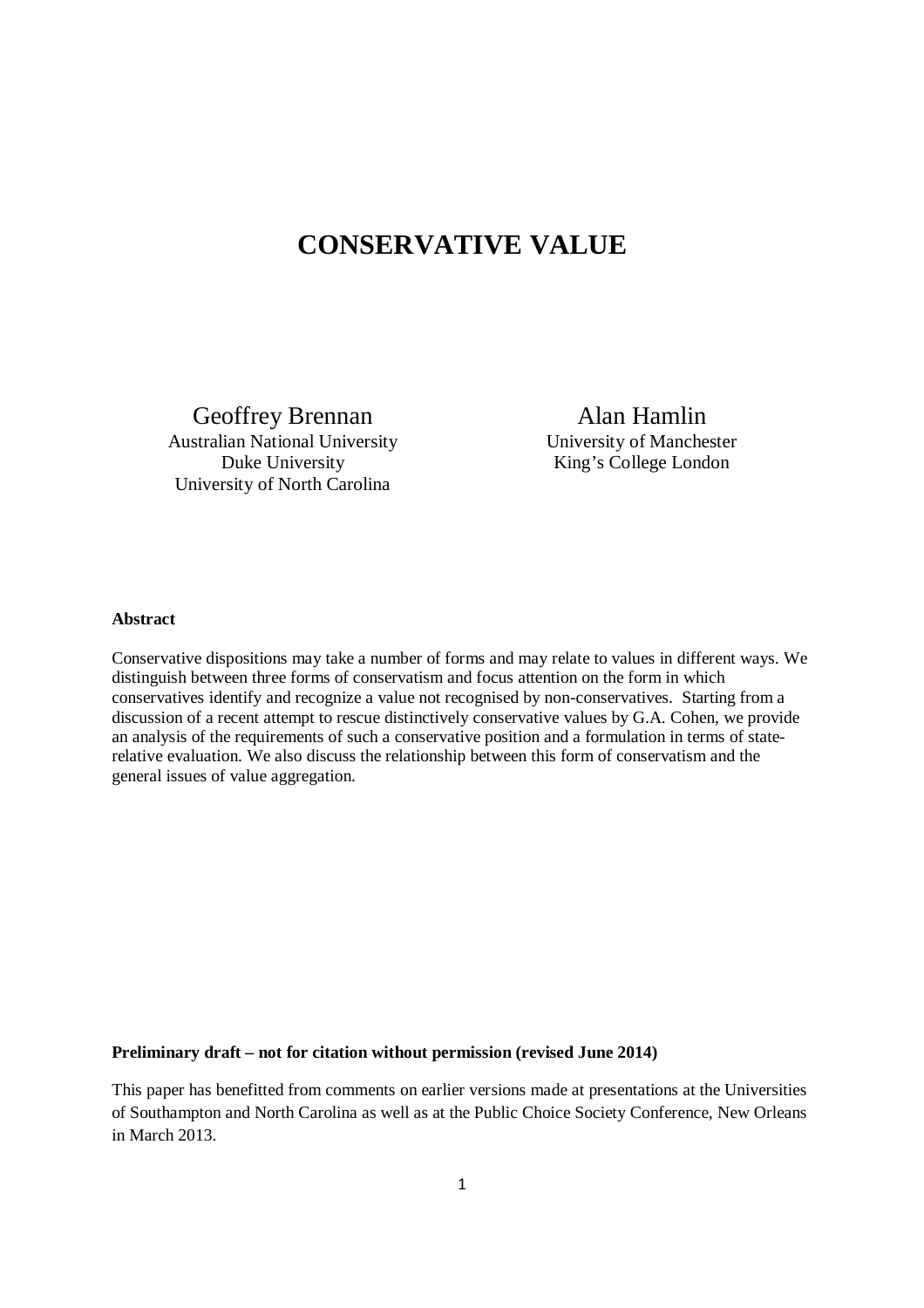### **1. Introduction**

 $\overline{a}$ 

All conservative dispositions, as we shall understand them, involve a status quo bias of some form, although the precise form may vary from conservative to conservative.<sup>1</sup> In an attempt to analyse this variety, and alternative ways in which such a status quo bias might be justified, we distinguish three classes of conservatism: one that reflects an attitude or posture towards an underlying value or values; one that appeals to an argument about the way in which values are present in the world; and one that appeals to the identification of a particularly conservative value or values.<sup>2</sup> The first style of conservatism may be termed *adjectival* in that it casts the word 'conservative' as an adjective that conditions the appropriate response to underlying values, whatever they may be. Non-conservatives may recognise the same values but respond to them differently. For example, if the underlying value is specified in terms of equality, we might distinguish between a conservative egalitarian and, say, a radical egalitarian. The second style of conservatism may be termed *practical* and amounts to a broadly empirical claim about, for example, the real costs of departures from the status quo which may derive from the fact that the status quo might be seen as a social equilibrium involving a variety of conventions and that it will typically be costly to shift from one convention equilibrium to another. Note, however, that the relevant costs here are defined in terms of values that may be held in common with non-conservatives. The third style of conservatism may then be thought of as *nominal* in that it casts the word 'conservative' as a noun and so identifies conservatives of this type as those who recognise a particular value (or values), not recognised by non-conservatives, which directly grounds the conservative disposition.<sup>3</sup> For example, if we use conservative in this nominal sense we would point to a substantive distinction between egalitarians (even conservative egalitarians) and conservatives that relates to the set of values they recognise and endorse. Of course, nominal conservatives are not committed to the view that the specifically conservative value or values are the only values, so that there may be trade-offs or other conflicts between conservative values and other

<sup>&</sup>lt;sup>1</sup> The idea of a status quo bias will be explored in more detail below, for now it is sufficient to say that a status quo bias grants some evaluative privilege to the status quo simply because it is the status quo. However, we do not follow Huntington 1957 In identifying conservatism as purely positional, rather we agree with Freeden 1998 who identifies conservatism as 'predominantly concerned with the problem of change' (p332). We also distinguish conservatism from classical liberalism and free market libertarianism following, among others, Hayek 2006, Buchanan 2005 and Müller 2006. As the latter puts it: "libertarianism is not, by any stretch of the imagination, a form of conservatism" (p364).

<sup>&</sup>lt;sup>2</sup> We choose to phrase these distinctions, and much of what follows, in terms of 'values', rather than 'reasons for action', this does not imply or rely on any particular view of the general relationship between values and reasons for action. We will return to this relationship, briefly, in section 2b below.

<sup>3</sup>Our use of 'nominal' is simply intended to pick out the use of 'conservative' as a noun, and is not intended to imply that we regard this form of conservatism as conservatism in name only, or that there is any distinction that mirrors the real/nominal distinction as used by economists.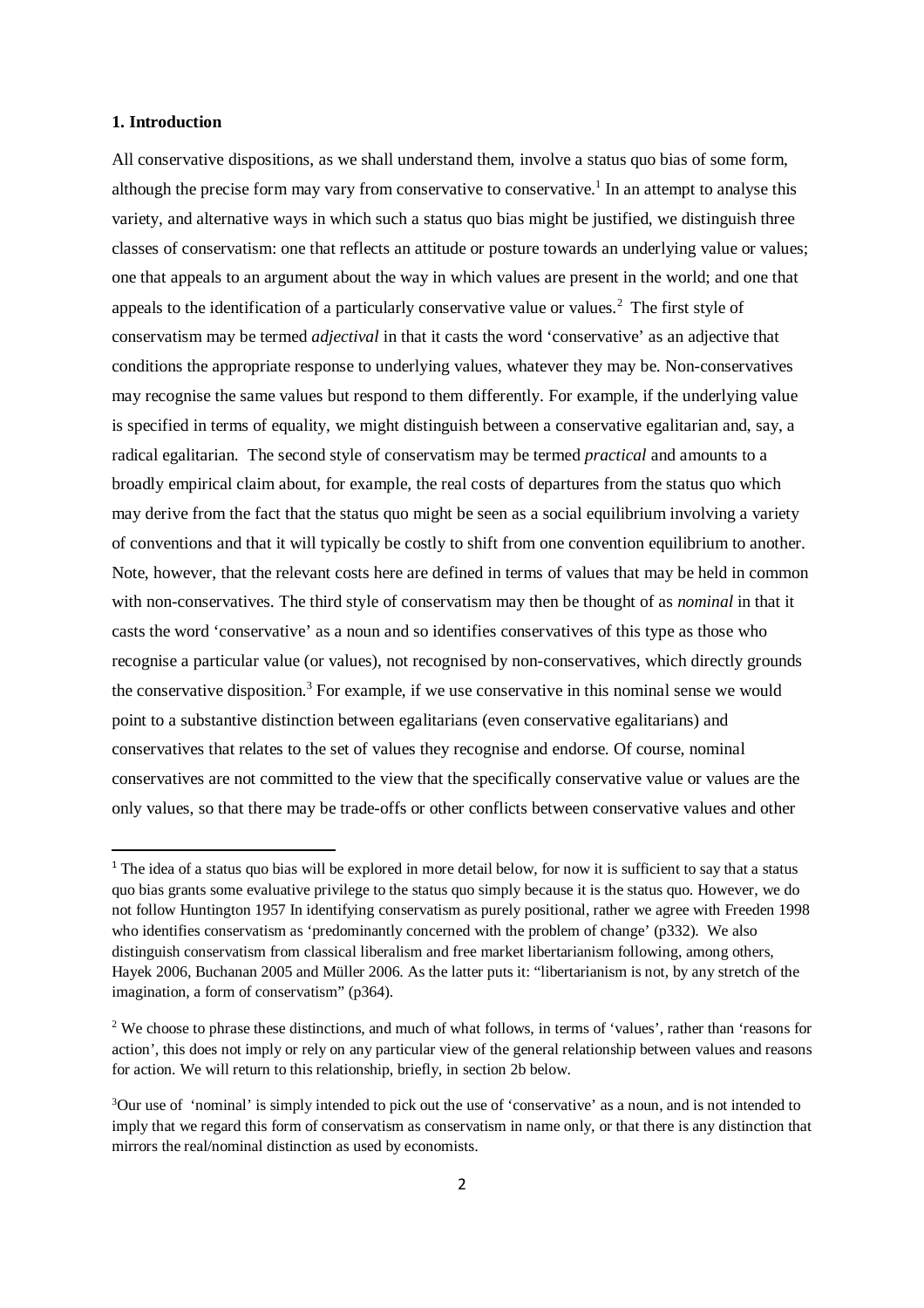values and, for example, the conservative may still regard equality as a value alongside the specifically conservative value(s), but the nominal conservative is committed at least to the identification of specifically conservative value and perhaps to some argument as to why it ought to have normative status.

In earlier papers we have provided an analysis of adjectival conservatism that builds on an understanding of a generalised conservative attitude to the realisation of value under conditions of uncertainty, however the underlying value might be defined.<sup>4</sup> In this paper we seek to provide an analysis of nominal conservatism by considering the structure and content of potentially distinctive conservative values. As is suggested by the reference to uncertainty in relation to adjectival conservatism, we think of nominal conservatism as a form of conservatism that would apply even in a world of complete certainty. Many conservative thoughts and styles of argument, including (but not limited to) appeals to the 'precautionary principle' or the 'law of unintended consequences' or claims about the operation of 'slippery slopes', relate more or less directly to uncertainty. One can't therefore rule out the possibility that the conservative element of those thoughts may derive from the attitude to the realisation of value under conditions of uncertainty rather than to the identification of a specifically conservative underlying value<sup>5</sup>. So our strategy in exploring the possibilities for nominal conservatism involves an explicit abstraction from uncertainty so as to concentrate attention on distinctively conservative values themselves.

One further point on the relationship between adjectival, nominal and practical conservatism is in order at this stage. Initially at least, we take these three forms of conservatism to be mutually independent. We do not wish to claim that one or other of the forms - or any particular combination of the forms - is the 'true' conservatism. Our interest in this paper is simply in making the distinctions and providing an analysis of the nominal form.

The common feature of all nominal conservative arguments is that they seek to justify a status quo bias by appeal to a specific value that is overlooked or discounted by non-conservatives. This is not to say that such a conservative value applies in all decision-making contexts. The value may be relevant only in certain cases, so that conservatism and the associated status quo bias are only warranted in those cases. And, as already noted, the relevant conservative value may not be the only value relevant even in those cases where it applies. But for the relevant value to qualify as a substantive conservative value it must operate systematically to protect the status quo to at least some extent in at least a significant range of cases. Other values (liberty, equality, well-being, etc.) may

<sup>4</sup> See Brennan and Hamlin 2004a, 2006, 2013.

<sup>&</sup>lt;sup>5</sup> On the precautionary principle see Sunstein 2005, Steele 2006 On unintended consequences see Vernon 1979, Sunstein 1994 On slippery slopes see Walton 1992, Volokh 2003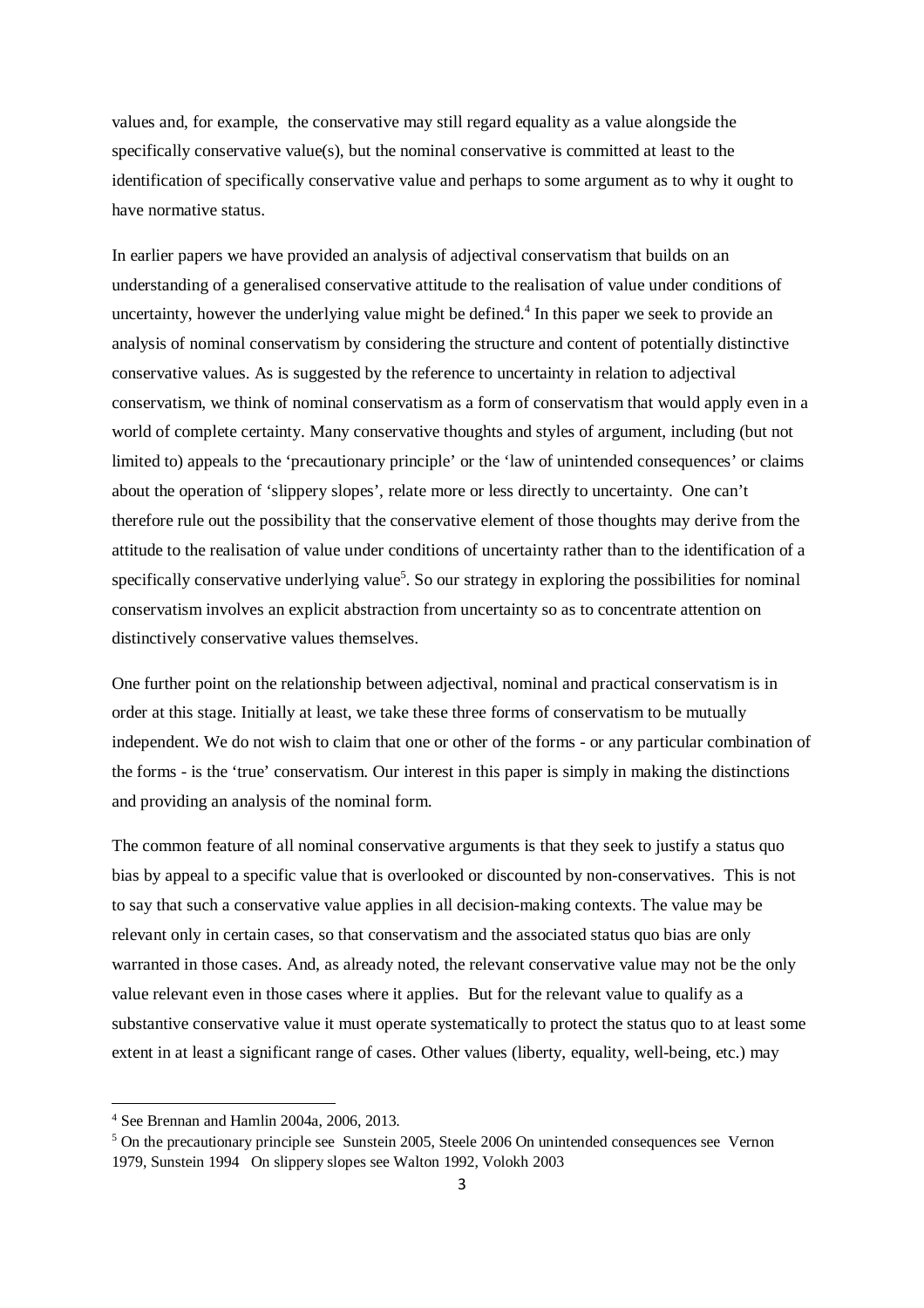sometimes support the status quo and sometimes support a proposed alternative, but any support for the status quo from consideration of such values is contingent in the sense that if the choice is between A and B and the value in question recommends B, then it would do so regardless of which of A and B happens to be the status quo (or, indeed, if the status quo were some third possibility, C). By contrast, we take it to be an essential aspect of any genuinely conservative value that that value attaches to the status quo as a non-contingent matter.

While adjectival conservatism is a matter of attitude towards values, particularly under conditions of uncertainty, and practical conservatism is a matter of the correct analysis of the facts relating to relevant costs, benefits and values, nominal conservatism rests on the claim that there is a particular category of values over and above those considered by non-conservatives which, when considered even under conditions of certainty, provide justification for a status quo bias. The main task of this essay is to consider the form of nominal conservatism and assess its standing. The leading recent discussion of nominal conservative is provided by G. A. Cohen who distinguishes between two variants which he terms 'particular value' and 'personal value'.<sup>6</sup> In the next section we discuss particular value in some detail. Since we accept some aspects of Cohen's discussion but reject others, the section will end by offering a reformulation of the idea of a nominal conservative value in terms of 'state-relative value' that builds on what we see as the key aspects of Cohen's notion of particular value while jettisoning some of the less attractive and inessential features. Section 3 will then turn more briefly to consider the idea of personal value. Section 4 offers general discussion and conclusions.

# **2. Particular Value**

 $\overline{a}$ 

In one of the last essays completed during his lifetime G.A. Cohen attempts to rescue and revitalise an understanding of conservatism that he sees as both valid and distinctive from most readings of conservatism. The major part of that essay is devoted to explicating and defending the idea of particular value which Cohen identifies as arising when "a person values something as the particular valuable thing that it is, and not merely for the value that resides in it" (Cohen, 2011, p206). The key distinction here is that between the 'valuable thing' itself, and the 'value that resides in it'. On Cohen's account, the value that resides in any particular thing may be of a variety of types – it might be intrinsic or instrumental, it might relate to prudential value, aesthetic value, moral value or any other appropriate value or combination of values. The details are not important. What *is* important is that while the set of values recognised as residing within the 'thing', which together constitute what

<sup>6</sup> Cohen 2011 A slightly different version of the essay appears as chapter 8 in Cohen 2012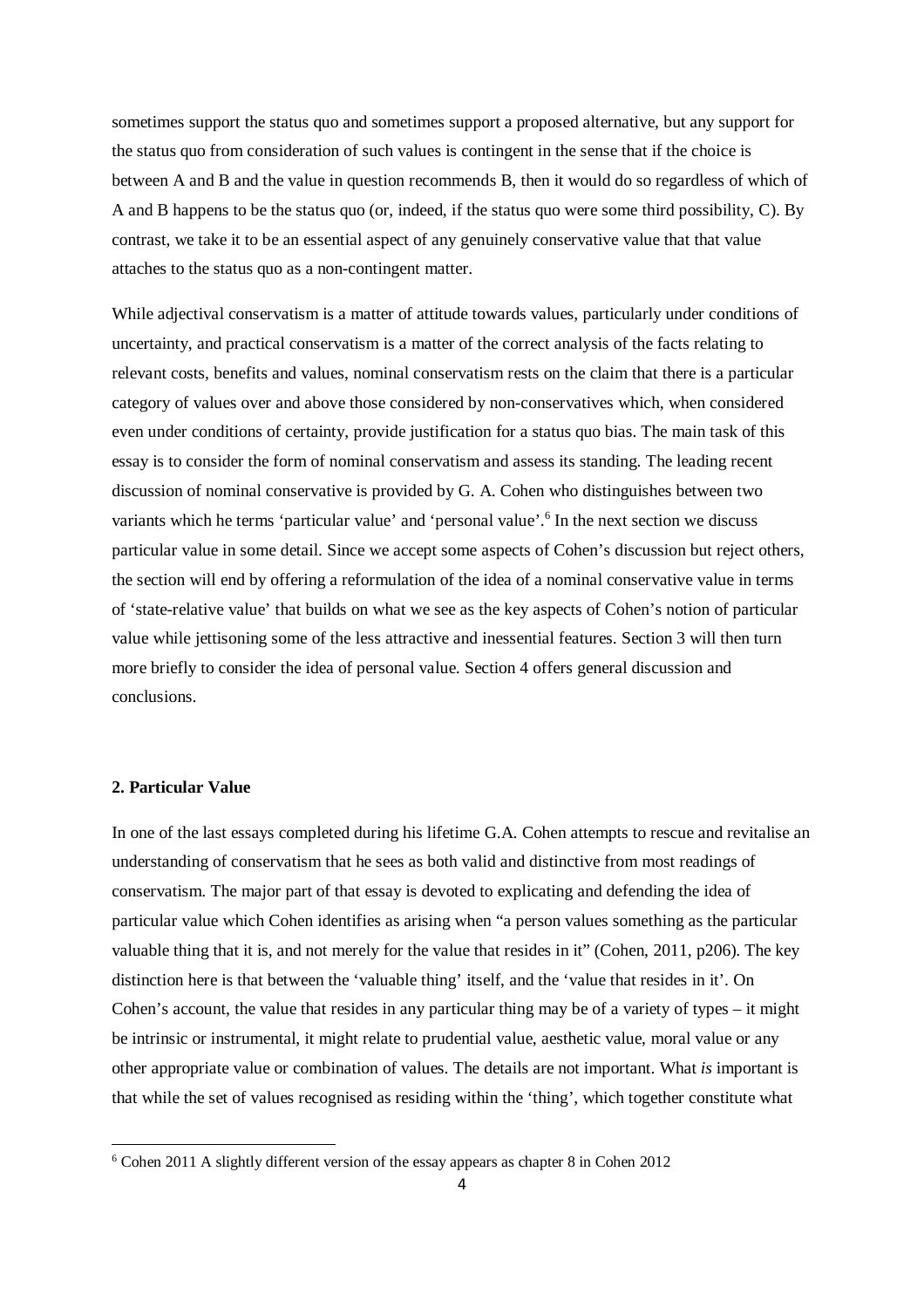Cohen refers to as the 'basic value' of that thing, are the values that make that thing valuable, there is then an additional 'particular value' that attaches to the valuable thing itself. And it is this additional particular value that grounds the conservative disposition.

"The conservative impulse is to conserve what is valuable, that is, the particular things that are valuable. I claim that we devalue the valuable things we have if we keep them only so long as nothing even slightly more valuable comes along. Valuable things command a certain loyalty. If an existing thing has intrinsic value, then we have reason to regret its destruction as such, a reason that we would not have if we cared only about the value that the thing carries or instantiates. My thesis is that it is rational and right to have such a bias in favor of existing value" (Cohen 2011, p210).

Note that a necessary condition for a thing to have particular value is that it is valuable in terms of basic value, but that particular value is over and above basic value. For ease of presentation, for the remainder of this essay we will often refer to basic value as BV, while particular value will be denoted by PV.

Note also that the argument for particular value operates in a world of certainty. There is no appeal to uncertainty over the basic value of things, or to uncertainty over the potential future use or value of things, in the argument: things, or at least some things, are simply argued to attract particular value if they currently exist and have basic value.<sup>7</sup> It may be that some of the intuitive appeal of Cohen's discussion arises not from the argument for a novel form of particular value, but rather from an implicit (and illicit) appeal to uncertainty and the value of keeping options open<sup>8</sup>. In discussing the idea of particular value in more detail, we must be on our guard against such appeals by focusing on arguments in the setting of certainty.

The fundamental idea underpinning PV is the idea that specific things should be valued over and above the BV that resides in them. Another way of expressing this idea is that we should place PV on the specific token rather than simply valuing the type that it represents; so that we value a specific instantiation of a type that actually exists in the present more highly that we value an abstract representative of the type.<sup>9</sup> But Cohen wants to argue much more than this. For one thing, he argues

<sup>&</sup>lt;sup>7</sup> This in contrast to the idea of 'existence value' as developed in the environmental economics literature by Weisbrod 1964, Krutilla 1967, Arrow and Fisher 1974. The key idea in that literature is the idea of option demand or option value, where the very idea of option demand depends on uncertainty relating to the future and the value of keeping options open.

<sup>&</sup>lt;sup>8</sup> The possibility of such an implicit intuitive appeal is clear in some sections of Cohen 2011 particularly when discussing slippery slope arguments (p208-209).

<sup>&</sup>lt;sup>9</sup> This type/token interpretation was suggested to us by Christian List.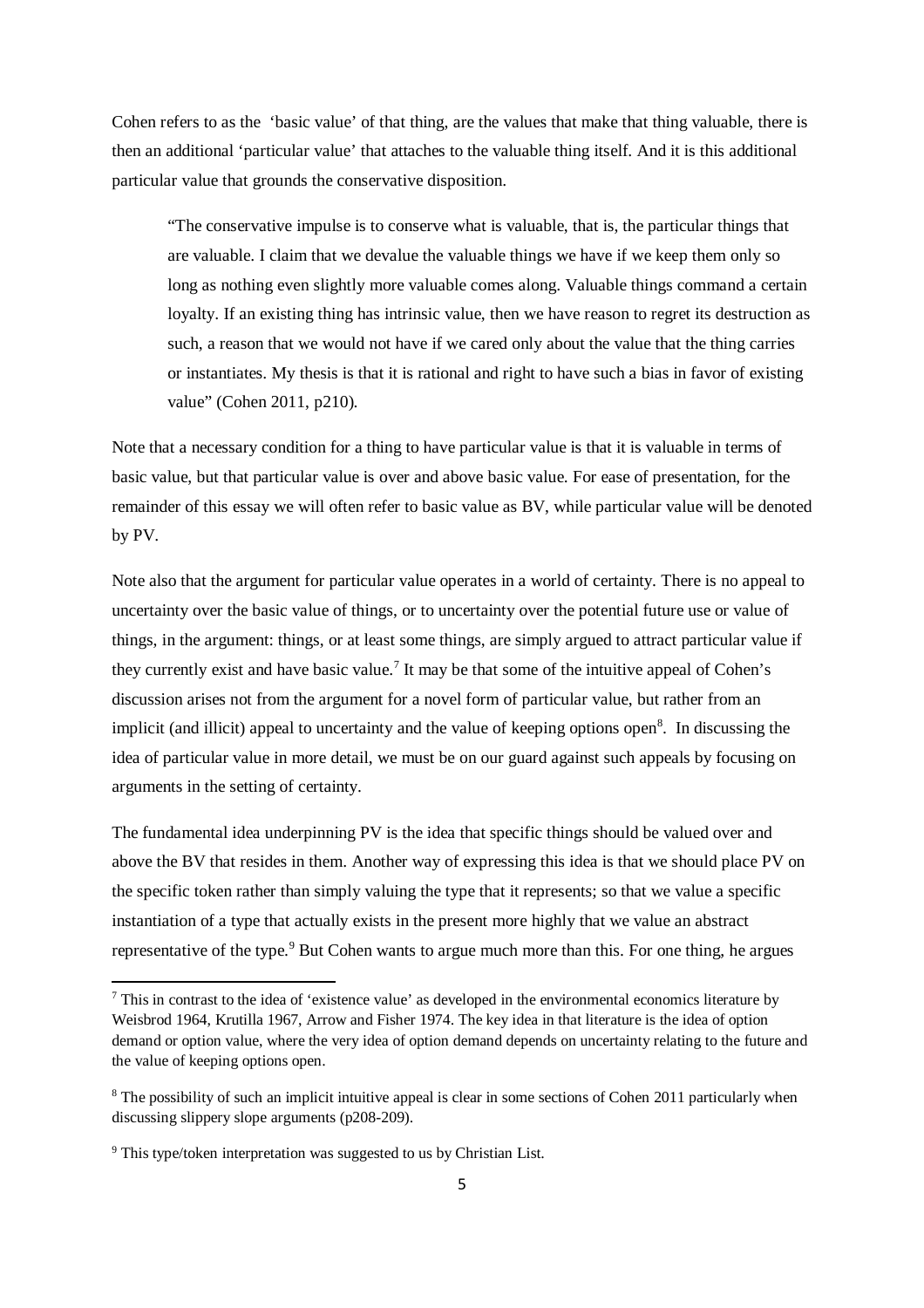that while there may be trade-offs between PV and BV, recognising the existence of PV undermines the possibility of value maximization as a strategy. For another, he wishes to maintain a domain distinction between the domain of conservatism as defined by the recognition of PV and the domain of justice: so that the type of conservatism that arises from the recognition of PV carries no implications for justice.

Our more detailed discussion of Cohen's idea of PV will proceed by addressing a series of questions: what things attract PV? What sort of value is PV? What, if anything, stands in the way of incorporating PV into a more general strategy of pluralist value maximisation? What, if anything, stands in the way of incorporating the conservatism associated with PV into the domain of justice? Our discussion of these questions will lead us to challenge some aspects of Cohen's conceptualisation of PV while accepting what we see as the core of the idea. We will therefore offer a reformulation of the central idea, shorn of some of the further ideas that Cohen saw as tied into the notion of PV but where our discussion reveals significant concerns. That reformulation identifies the idea of 'staterelative value' as an appropriate formulation of a substantive and nominal conservative value.

### **2a What things attract particular value?**

 $\overline{a}$ 

Cohen does not address this question explicitly beyond specifying that particular value attaches to things which carry positive basic value. So we must consider his examples. These fall into two broad categories: on the one hand we have a range of physical objects, most often works of art; while on the other hand we have complex institutions such as a college.<sup>10</sup> In both cases the examples focus on the possibility of reform. In the case of works of art, the examples revolve around allowing the destruction of one artwork in order to create another.<sup>11</sup> It is admitted, for the sake of argument, that the new work is at least somewhat superior to the old work in terms of its BV (that is, in terms of the aesthetic and other values that it carries), but nevertheless it is argued that it would be inappropriate to allow the existing work of art to be destroyed in a situation where it could be saved at the cost of foregoing the new work, at least if the potential increase in BV is 'small'. To put the point another

<sup>&</sup>lt;sup>10</sup> A major difference between the two published versions of Cohen's paper relates to the choice of institutional examples. In the 2011 version the leading example used is a fictional Canadian undergraduate liberal arts college (Kenora Rainy River College), in the 2012 version (and in most earlier drafts) the example used is All Souls College, Oxford.

<sup>&</sup>lt;sup>11</sup> We say 'allowing the destruction of' rather than 'destroying' so as to finesse any additional deontic constraints that might prohibit active destruction while allowing a passive stance towards destruction by other means. We believe that Cohen's case is most plausibly put in these terms, although Cohen himself refers to active destruction in at least some cases.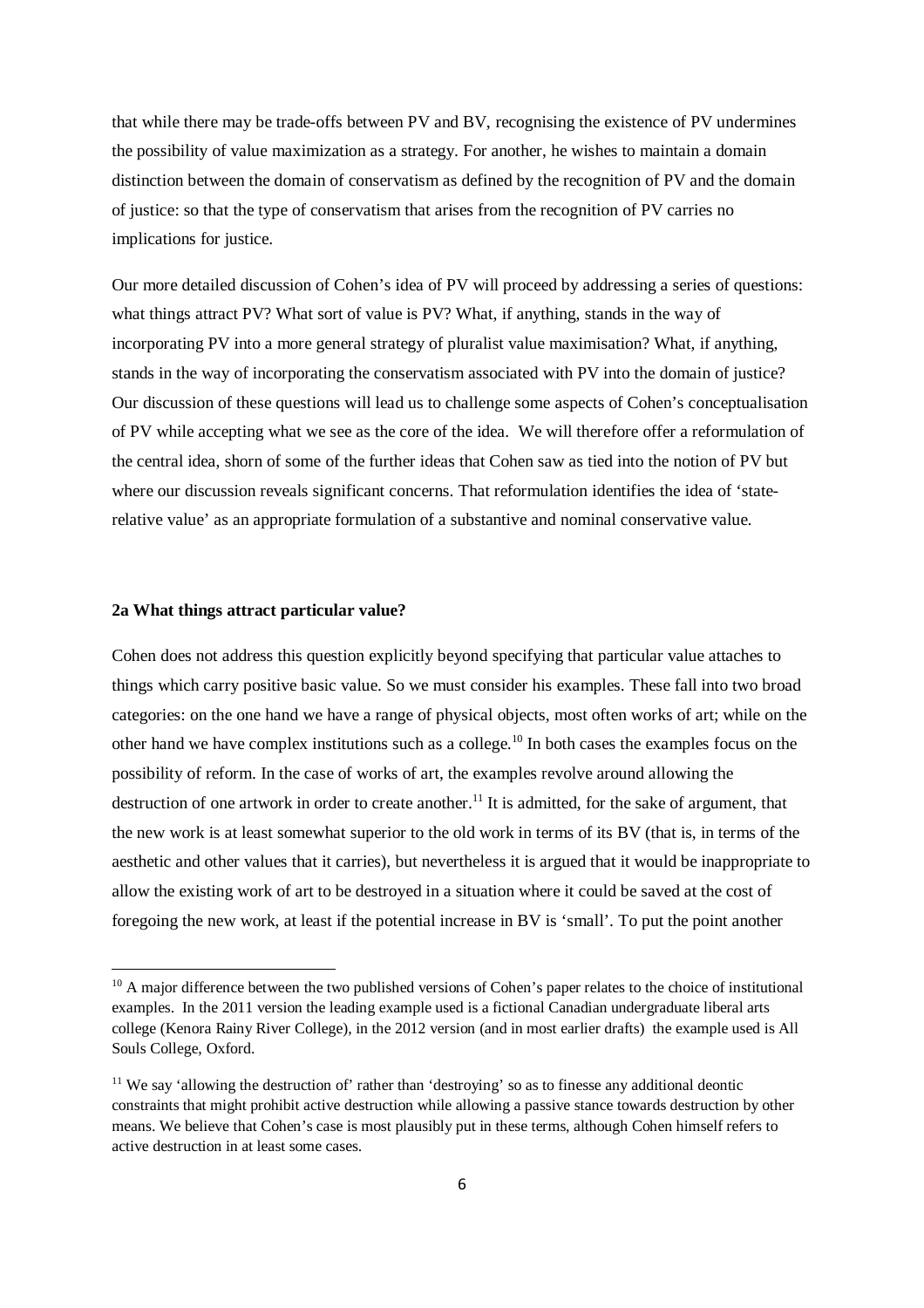way; if there are two (potential) works of art A and B, and it is the case that starting from a position in which neither exists it would be better to bring B into existence than A, so that in terms of a levelplaying-field comparative valuation, B is more valuable than A, Cohen argues that it might still be the case that if A exists and we are faced with a choice between saving A from destruction and bringing B into existence, we should conserve A. Note that this does not deny that some destructions of this general type will be permissible; it simply indicates that the additional PV attaching to the existing work A, the existing token, generates a minimum threshold that must be exceeded by the proposed improvement in terms of BV if destruction and replacement is to be acceptable, thus providing a bias in favour of the status quo relative to the case where only BV is considered.

In the case of an institution such as a college, the idea of reform and 'destruction' of the existing institution is somewhat more complex. In Cohen's imagined case of Kenora College, the proposal for reform under debate is the possible admission of graduate students into what has traditionally been an undergraduate institution. Again it is accepted that the expanded college might be at least somewhat 'better' in terms of the relevant BVs, whatever they may be. Indeed, Cohen even allows the possibility that the reform of the college might be argued to generate a benefit in terms of the college's core mission of undergraduate education. Nevertheless, he suggests that the proposed reform might properly be resisted on the grounds that it undermines the 'central organizing self-conception' (p.206) or perhaps 'identity' of the existing institution as an undergraduate college. Once more, Cohen stresses that this resistance may be overcome if the gain in BV is large enough; but the PV associated with the existing institution is sufficient to establish some genuine status quo bias. The implication is that in the case of complex objects such as colleges, the protection of PV attaches to some idea of the fundamental identity of the relevant object. Reforms that threaten such fundamental identity can be resisted by appeal to the protection of PV.

An important question then is how far these examples can be extended? Are all existing objects – whether physical or not – protected to at least some degree by such a PV provided only that they are the bearers of at least some positive BV? If PV acts as a (limited) protection in preventing one statue being re-carved into another (slightly) better statue, does it also act as a (limited) protection in preventing a natural piece of stone (which has some BV) from being carved into a statue at all?<sup>12</sup> Since almost all acts of production can be seen to be acts of transformation, such a wide reading of the range of PV would have implications almost everywhere.<sup>13</sup> And this is especially true given that the example of Kenora College indicates that the protection is not just for physical objects, but also extends to the fundamental aspects of institutions, laws, norms and other non-physical artefacts. It

<sup>&</sup>lt;sup>12</sup> See particularly the discussion at Cohen 2011 pp.216-217.

<sup>&</sup>lt;sup>13</sup> For a related discussion see Davison 2012.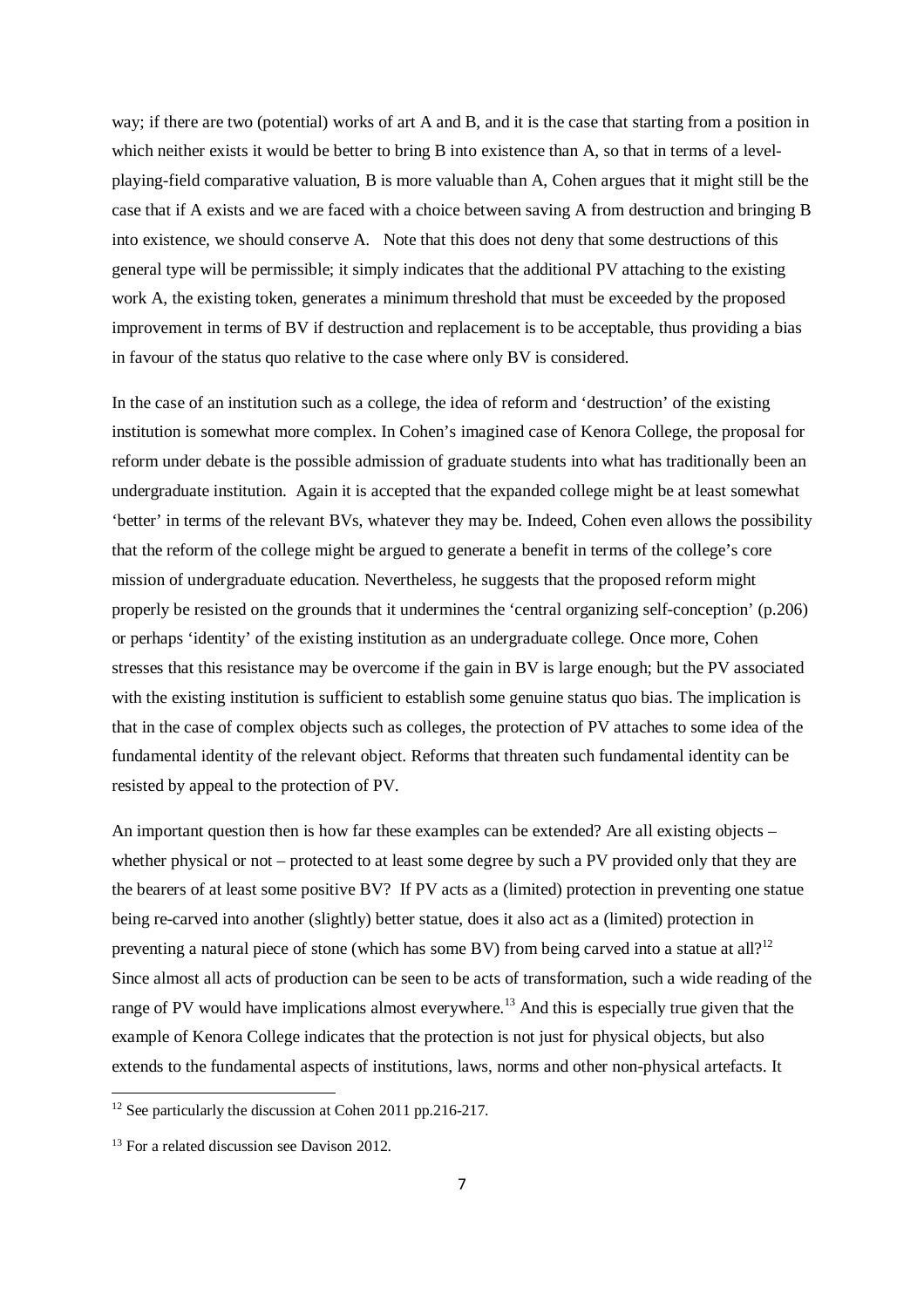should be clear that the claim of PV could ground conservatism across a very wide range of applications.

Of course, it should also be clear that while such conservatism may be wide ranging, it may also be rather weak in at least many cases. The recognition of the idea of PV says nothing about its scale or weight and therefore nothing about the strength of the conservatism it grounds. Cohen is very clear (Cohen 2011 pp205) in indicating that he is concerned to point out a category of value that he believes is often overlooked or discounted, rather than making any detailed claim about how this particular value might be measured and weighed against BV in any specific case.

So, it seems safe to assume that Cohen's purpose is best served if we allow the possibility of PV attaching to all things that carry BV– whether physical objects or not – provided that we leave open the question of the weight of the PV in each case. Of course, this possibility does not imply that all valuable things actually generate significant PV, it is surely the case that many, probably most, things generate or attract no (or insignificant levels of) PV, but it seems difficult to identify the set of things that do generate or attract significant PV. We might, for example, attempt to restrict PV to things whose BV is greater than some specified level – so that only very valuable items attract PV; or we might attempt to restrict PV to a specific list of things. However, these alternatives seem both arbitrary and unnecessary: arbitrary since it is not clear what criteria could be used to make the relevant restriction operational; and unnecessary since all the real work would be done by varying the weight or quantification of PV in individual cases. A further alternative would be to restrict PV to man-made, rather than natural, things (which carry BV). This is suggested by a passage in which Cohen is discussing Kenora College, "Because the College is a valuable human creation, it is not right to treat it as a mere means for the production of good results, as we do if we ask *only* what is the best that can be got out of it, or the best that can be made of it.." (Cohen (2011) p.207). The fact that the College is a human creation (as are the works of art discussed above) seems to be significant here, but why? Presumably the intended link is with the familiar Kantian idea that we should not treat individual humans as mere means, but it is by no means clear why this idea of respecting humans as individuals should carry over to inanimate man-made objects, or if to those objects why it might not be extended to natural objects.

This very general, but equally vague, claim reflects an underlying difficulty in specifying the status quo.<sup>14</sup> While in the world of simple physical objects, the set of existing things may be well defined at any moment in time, this may not be so clear once we extend our reach beyond the physical. Consider

<sup>&</sup>lt;sup>14</sup> See, for example, Brennan and Hamlin 2004b.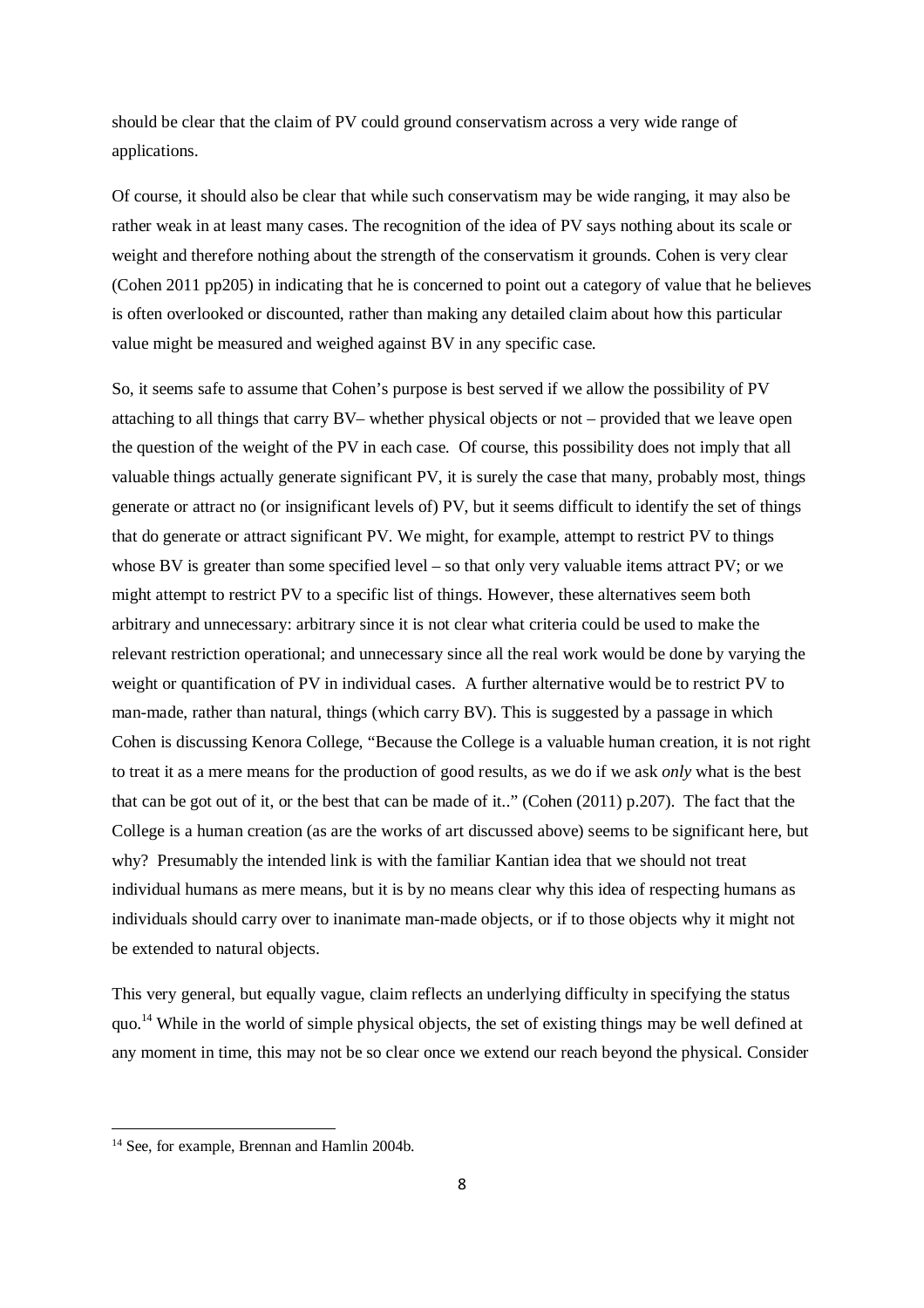the English language.<sup>15</sup> At any given time we might define the then existing vocabulary and usage as representing the status quo and so resist change to vocabulary and usage on the basis of the PV attached to current existing practice (which is surely of BV). On the other hand, we might point to the tradition of dynamic adaptation as a key part of the fundamental identity of the English language; so that it is the process of accepting and accommodating neologisms and modified usage that should be protected by appeal to PV against any attempt to entrench a static conception of the language. Here we have two very different conceptions of the relevant idea of the status quo, one static, the other dynamic (and of course other conceptions are possible); the idea of PV seems applicable to either, but is of no immediate help in selecting which is the more relevant. Two broad possibilities suggest themselves: one revolving around an appeal to BV, the other revolving around the quantification of PV.

The first possibility might be developed to argue that when we have competing elements of the status quo each of which carries BV and so qualifies for PV, we have most reason to conserve whichever aspect of the status quo is associated with the greater BV. Thus if the static notion of English is deemed to carry more BV than the dynamic notion of English, this would imply that it is the static notion that would qualify for PV and not the dynamic version. If this line of thought were carried through it might imply that in any situation in which there were mutually incompatible notions of the status quo in play, then only that notion which carried with it the greatest BV would qualify for particular value and so be associated with an additional reason for conserving that specific aspect of the status quo.

The second possibility might be developed to argue that it is not just the mere fact of PV that associates with existing carriers of BV but that each such carrier must be assigned a specific amount of PV over and above its BV. The idea that PV should be subject to quantification in this way is suggested by Cohen's recognition that it may sometimes be necessary to trade off PV against BV but the suggestion here goes rather beyond that recognition to directly propose the quantification of PV. And once such quantification is admitted in principal, it is a short further step to suggest that the determinants of the scale of the PV to be associated with any particular aspect of the status quo might be determined by a wide range of factors including, but not limited to, the BV associated with that aspect of the status quo. So, for example, we might think that the BV of the static notion of English is greater than the BV of the dynamic version of English, but nevertheless believe that the PV associated with the dynamic version is greater than that associated with the static version. This will of course have implications when it comes to the potential trade-off between BV and PV and for the potential for the aggregation of BV and PV, and we will return to these implications below.

<sup>&</sup>lt;sup>15</sup> For related remarks see Cohen 2011 p224.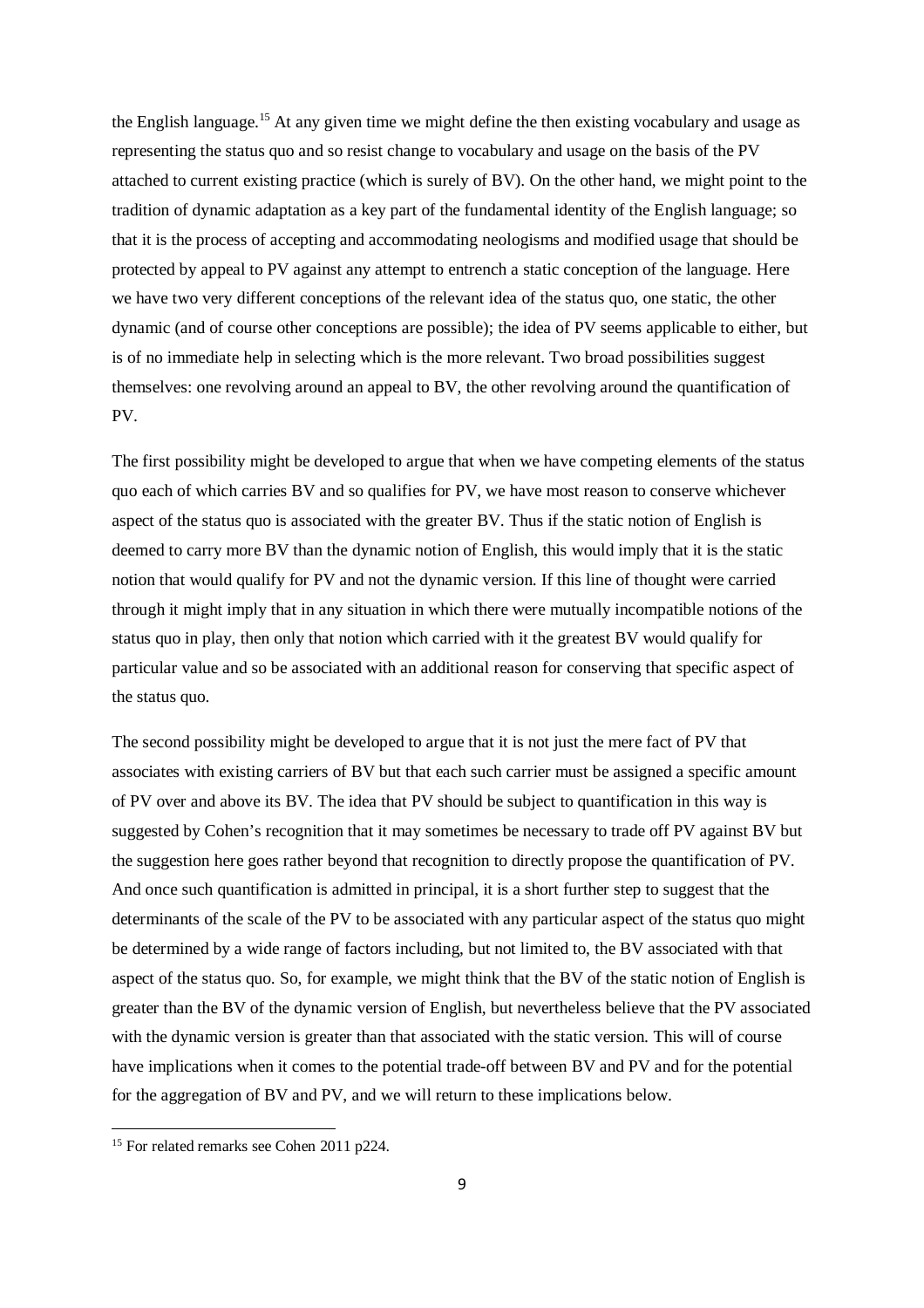In comparing these two possibilities we note that the second is surely more general that the first. The first might be re-described as quantifying PV but taking the underlying quantity of BV as determining the attribution of PV. So that the quantity of BV fully determines the extent of any associated PV.<sup>16</sup> Since the second possibility allows (but does not require) further influences on the extent of PV it seems preferable on a priori grounds.

We might further question Cohen's claim that PV, and hence the nominal conservative disposition, attaches only to existing things of positive BV. Does the conservative disposition have nothing to say about existing things that are regarded as valueless or of negative BV? In respect of things of negative BV, there seem to be three significant possibilities: the conservative could attach negative PV to such things, she could attach positive PV to such things, or she could view them entirely in terms of BV with PV effectively set at zero.

The option of attaching negative PV to things of negative BV seems symmetric with cases in the positive domain in that PV is seen to amplify or expand the underlying BV. As Cohen writes, "wanting to conserve what has value is consistent with wanting to destroy disvalue" (Cohen, 2011, p.224). Of course, the attribution of negative PV to things of negative BV implies a radical, rather than a conservative, disposition in the negative domain. An individual who attributes negative PV in this way will have even stronger reason to destroy or reform things of negative value than those who recognize only BV. But note an oddity here. Such an individual would be willing to exchange the thing of negative value for an item that is actually a little worse in terms of BV. Of course, such a person would prefer to exchange the existing thing for something of positive BV(or less negative BV) but faced with the straight choice between the existing bad thing and a slightly worse alternative (in terms of BV), this person would choose the worse alternative. This threatens the possibility of a downward spiral, which seems a long way from the core idea of conservatism. Partly for this reason, we do not attribute this view of attaching negative PV to things of negative BV to Cohen, and neither do we endorse it ourselves.

The second option, of attaching positive PV to things of negative BV, is more directly conservative in that it grounds a status quo bias in the face of potential reforms that offer only very limited improvements in BV, but it does so only by departing from Cohen's idea of loyalty to the actual bearers of value, replacing that idea with loyalty to all existing things, whatever their status in terms of BV. For this reason, we do not attribute this view of attaching negative PV to things of negative BV to Cohen, and neither do we endorse it ourselves.

<sup>&</sup>lt;sup>16</sup> In the example given above the mapping from BV to PY grants positive PV only to the alternative with greatest BV, but other mappings which fully determine the quantity of PV by reference to the quantity of BV are clearly possible.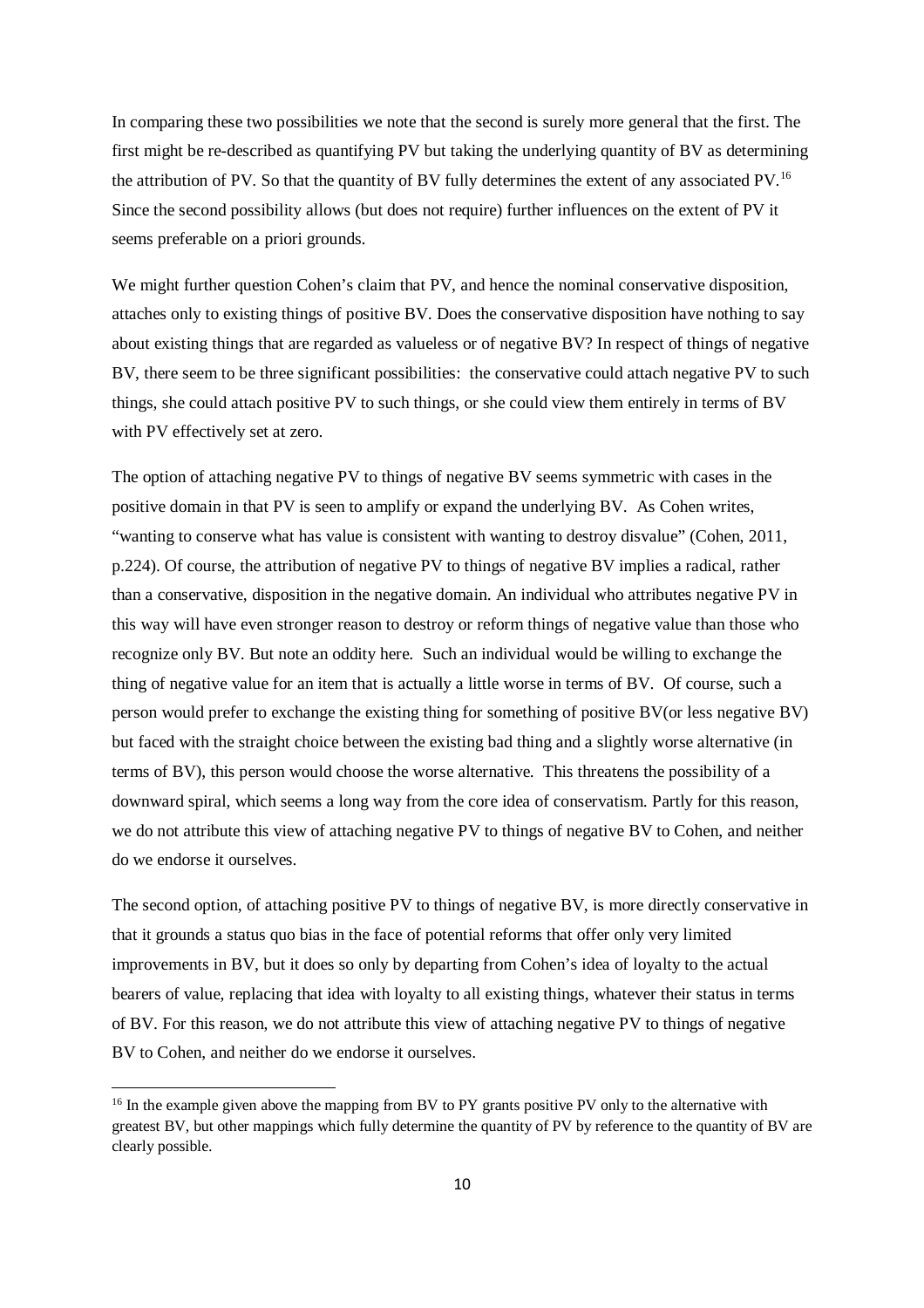Neither of these options fits entirely comfortably with the central idea of the conservation of valuable things. The third option, of treating things of negative BV purely in terms of their BV, avoids the problems associated with the rival options, and so we will continue with the view that PV attaches only to things of positive BV.

#### **2b What sort of value is particular value?**

 $\overline{a}$ 

Cohen clearly intends particular value to be understood as providing all individuals with considerations relevant to decision making. It is also clear that Cohen intends that PV may be traded off against BV in at least some contexts. So, is PV an intrinsic value that attaches to relevant things? This is not the place to rehearse either the discussion of the nature of intrinsic value or the debate on the relationship between values and reasons for action, but we do need to say something about each of these topics.<sup>17</sup> Intrinsic values are normally taken to be values that are non-instrumental, objective and valued in virtue of an intrinsic property (or relations between such properties). It seems clear from Cohen's account that his idea of particular value is both non-instrumental and objective: noninstrumental insofar as it explicitly and importantly does not depend on any means-ends relationship to any further value or values; objective insofar as it is not derived from, or calibrated by reference to, the perceptions of any individual. But does PV respond to an intrinsic property of the relevant object or any relation among intrinsic properties? Cohen denies that particular value attaches to 'existence' per se, <sup>18</sup> and the only other feature that is common to all of the things that attract particular value is the fact that they are valuable (in terms of BV). It is difficult to see that 'being valuable' in this sense can be regarded as an intrinsic property of objects without circularity. It might be suggested that it is the compound property 'existing and being valuable' provides the grounds for taking PV as an intrinsic value, but this is at least doubtful, since it is not clear that either element of the proposed compound is itself a property in the relevant sense. The lack of any clear intrinsic property that grounds PV seems to threaten the interpretation of PV as an example of an intrinsic value. Indeed, in places Cohen seems to deny that PV is a value at all, in any normal sense: "Value, one might provocatively say, is not the only thing that is valuable; so are particular valuable things." (Cohen

<sup>&</sup>lt;sup>17</sup> For a starting point in the discussion of intrinsic value see O'Neill 1992 For a starting point in the discussion of the relationship between reasons and values see Wallace 2010

<sup>&</sup>lt;sup>18</sup> In private correspondence (dated February 2009) Cohen writes: "Ever since Kant's disproof of the ontological argument for the existence of God philosophers have been reluctant to regard existence as a property, and I swim in the mainstream here. How valuable something is depends on what it is like, and it is exactly the same whether it exists or not. Existence doesn't add value (though I may culpably express myself in that direction sometimes): it gives a reason for cherishing what's valuable."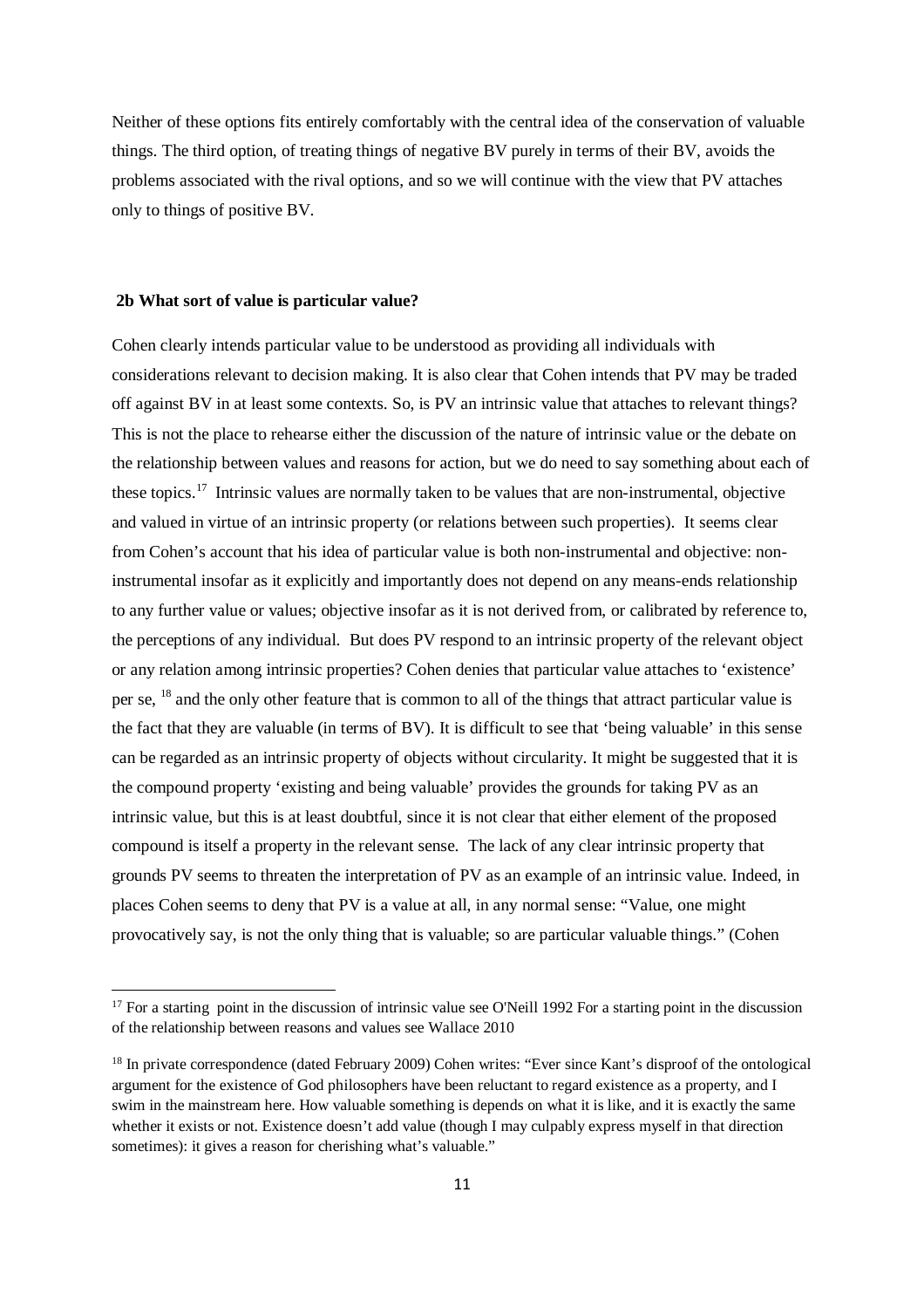2011 p.212). While this remark is deliberately enigmatic, it - together with the quote cited in footnote 17 - suggests that Cohen may see PV as a reason for action rather than an example of a value.

What, if anything, hangs on the distinction between a value and a reason for action? This is, of course, a big question encompassing the relationship between the evaluative and the normative. Some would argue that values ground reasons for action in the sense that if a state of affairs is valuable, this fact in itself provides a reason for acting to bring about (or preserve) that state.<sup>19</sup> On this account, evaluation precedes normativity. This account has been broadly reversed by those who argue that reasons are the more basic concept, and that statements of value serve the more limited role of pointing out that certain states of affairs have other ultimately reason-giving properties.<sup>20</sup> Whichever of these general accounts is accepted, the relationship between values and reasons is complex, but for our current purposes we can take a relatively uncontroversial position in which the detailed structural relationship between normative reasons and values is left open but their correlation is recognised. Thus, the recognition of value in a state of affairs is associated with reasons to act to bring about that state, but there may also be reasons to act that are not directly associated with identified values. In this context, each substantive value (freedom, equality, welfare, etc.) picks out a particular set of properties that provide reasons to act to bring about those states of affairs exhibiting those properties.

This ecumenical position seems consistent with Cohen's suggestion that the recognition of PV might provide a reason for action without necessarily contributing to the value of the relevant state of affairs. But what sort of reason for action could PV provide? The most obvious candidates that do not rely on the identification of a property that is also recognised as a value are deontological and agent relative reasons, and yet Cohen is explicit in contrasting his discussion of PV (and the conservative disposition that it grounds) with deontological arguments, $^{21}$  and it is equally clear from his discussion that the idea of PV is intended to be agent neutral. Furthermore, the very fact that Cohen clearly indicates that, in general, consideration of PV will need to be traded off against considerations of BV indicates that we must be generally willing to see these two categories as broadly commensurable.

A further point concerns the possibility of anticipating particular value. If a reform brings a thing into existence and that thing carries BV, that thing can be expected to acquire PV in the future. Should we not account for such *expected* future PV in our decision making? And if we did account for this expected future PV in our decision making, would that undermine the claim that the recognition of PV

<sup>&</sup>lt;sup>19</sup> See for example Raz 1999.

<sup>20</sup> See, for example, chapter 2 of Scanlon 1998.

<sup>&</sup>lt;sup>21</sup> Cohen 2011 section v, pp. 218-219.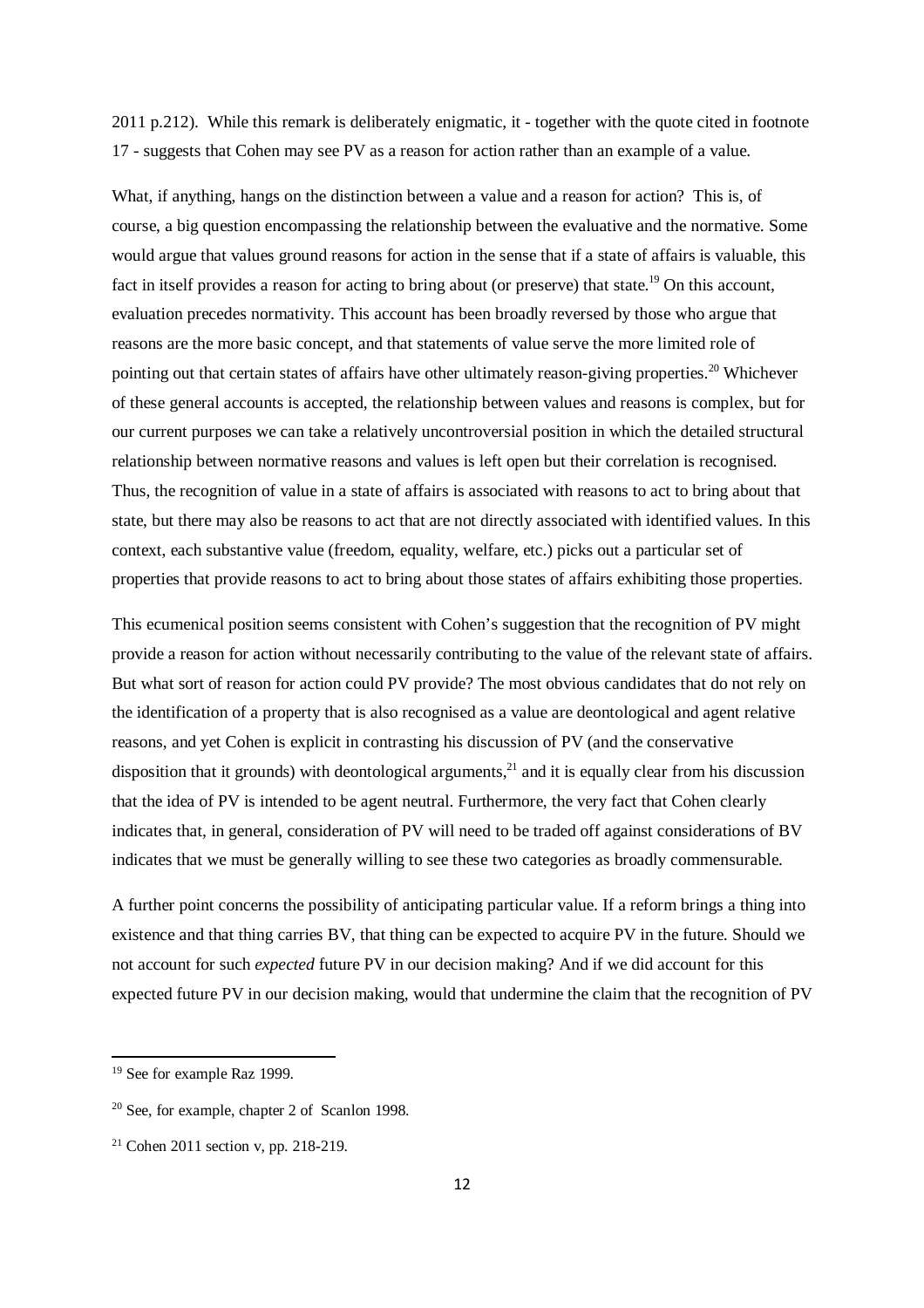grounds a conservative disposition?<sup>22</sup> These questions focus on the central element of the idea of PV: that it relates only to things that exist now – that is, at the point in time at which some decision is to be made. Expected or anticipated future PV is not PV and treating expected PV as if it were PV would amount to denying the core idea that PV is intended to capture: that we owe some special loyalty to the valuable things that actually exist now. The nominal conservative may recognize, at the intellectual level, that valuable things that will come to exist in the future will command PV in the future, and may readily accept that such future PV will be relevant to decision making at the relevant time in the future, while denying that expected future PV should be taken into account in present decision making.

We also note the possibility that the extent of the PV that attaches to an existing thing at a particular time may be, in part, a function of the length of time for which that thing has existed. While Cohen is ambivalent about the relevance of the longevity of any thing to its PV at the definitional level – so that he does want to claim that even if an object of BV has only just come into existence it still qualifies for PV and so for conservation, he does seem open to the possibility that the extent of PV may increase with the duration over which the object in question has existed (see Cohen 2011 p. 214). This point speaks directly to the issue of the quantification of PV and its relation to underlying BV. The key to understanding the status of PV seems to lie in its relationship to BV, where Cohen argues both in favour of the practice of trade-offs and against any form of overall value maximization. It is to this aspect of the puzzle that we now turn.

# **2c What, if anything, stands in the way of incorporating particular value into a more general pluralist value maximisation?**

Cohen clearly states that recognition of particular value is, in his view, inconsistent with a wide range of positions all of which depend on forms of value aggregation:

"Among the philosophers that I have in mind are utilitarians, who purport to see nothing wrong with destroying value, if more value results. To seek to maximize value is to see nothing wrong in the destruction of valuable things, as long as there is no reduction in the total amount of value as a result. Unlike the conservative, the utilitarian is indifferent between adding to what we have now got, at no cost, something that has five units of value, and adding

<sup>&</sup>lt;sup>22</sup> We use 'expected' here just to mean that the particular value lies in the future, not to suggest that any uncertainty attaches to its realization. If uncertainty were relevant that fact might introduce additional considerations relating to the individuals posture towards uncertainty and, therefore the possibility of a form of adjectival conservatism that builds on particular value. We do not pursue that possibility here.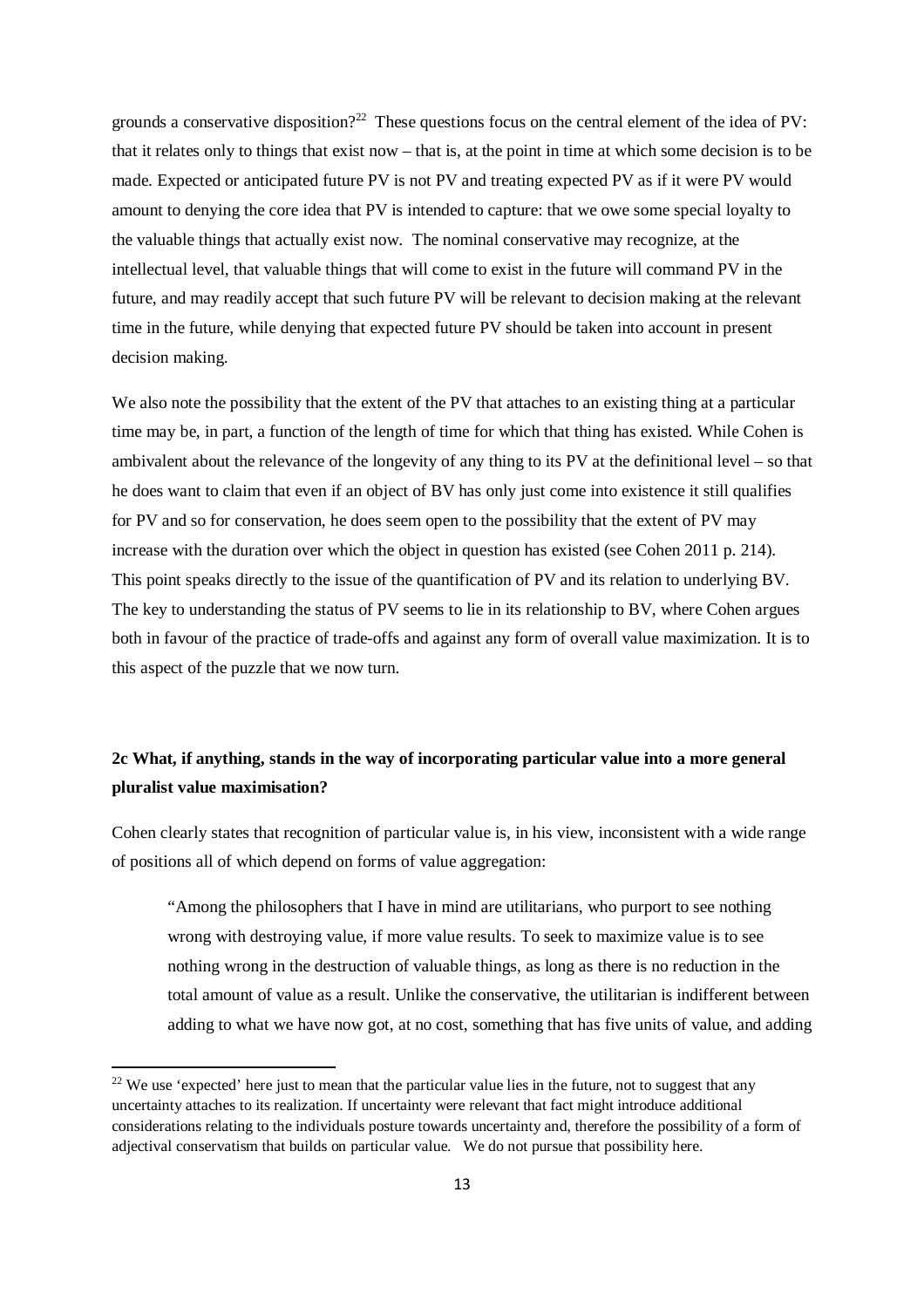something worth ten units of value at the expense of destroying something worth five. The utilitarian says: "Let us have as much value as possible, regardless of what happens, as a result of that policy, to existing bearers of value: they do not matter, as such." Conservatism sets itself against that maximizing attitude, according to which the things that possess value, by contrast with the value they possess, do not matter at all. …. Conservatism is an expensive taste, because conservatives sacrifice value in order not to sacrifice things that have value. We keep the existing particular valuable things at the expense of not making things in general as valuable as they could be made to be" (Cohen 2011 p211-212)

This criticism is then extended to non-utilitarian pluralist value maximizing consequentialists, and others (such as sufficitarians) who may not maximize value, but nevertheless deal in aggregate value.

This all makes perfect sense if we read 'value' to mean 'basic value', since that simply reminds us that to focus on BV is to ignore PV. But what if we construe 'value' to mean 'basic and particular value', so that the value of a state of affairs includes both its BV, which may itself be some sort of aggregate of various types of value, and the PV that is associated with the specific bearers of BV that exist in that state of affairs. With this broader idea of value, which Cohen is surely arguing in favour of, can we still mount a criticism of non-utilitarian pluralist-value-maximizing consequentialism?

The fact that Cohen is clear that a conservative of the type he defines and defends will allow that there are trade-offs to be made between BV and PV, suggests that the criticism of non-utilitarian pluralistvalue-maximizing consequentialism will now fail. Of course, the details of the nature and degree of the relevant trade-offs are not clear, but that is no objection to the general possibility of folding the additional ingredient of PV into a more general exercise of value aggregation or maximization.

To suggest that folding PV into a general calculus of value amounts to treating the bearers of value as if they do not matter as such seems mistaken; just as it would be mistaken to argue that combining the values associated with, say, welfare and equality, into some overall evaluation of a state of affairs by some process of aggregation which recognises relevant trade-offs amounts to treating welfare (or equality) as if they do not matter as such. The real issue is the specification of the method of aggregation and the extent to which it captures the true nature of the relationship between the identified values and the trade-offs amongst them.

Of course, it might be said that any form of aggregation that allows trade-offs across values blurs the distinction between values<sup>23</sup>, but you cannot have it both ways - it would seem inconsistent to hold

<sup>&</sup>lt;sup>23</sup> In the extreme case utilitarianism might be said not only to fail to take seriously the difference between individuals, by also to fail to take seriously the difference between values.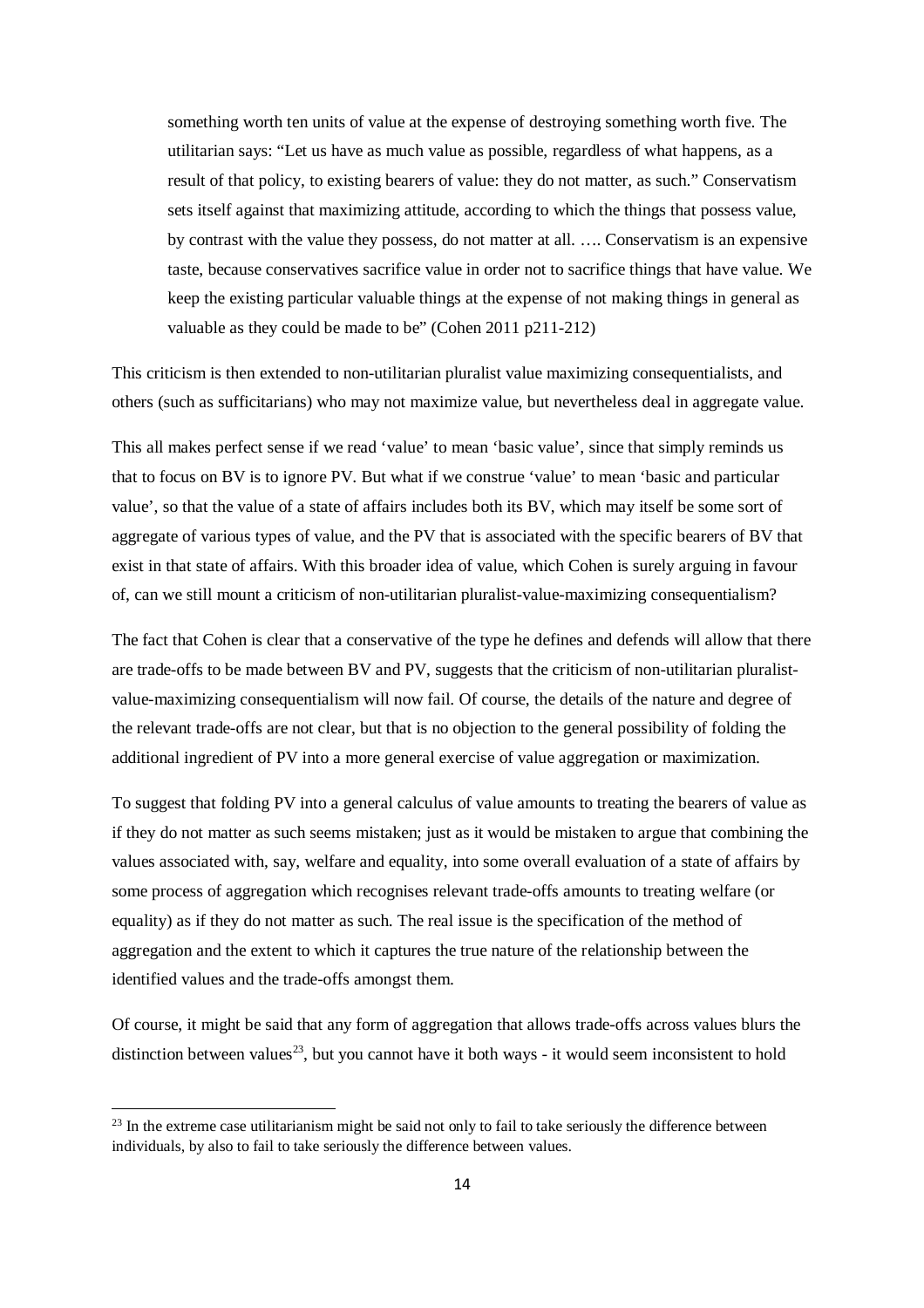both that trade-offs between PV and BV are a general feature of the conservative disposition, and to deny that PV can, in principal, be accommodated within a pluralist value aggregation procedure.

# **2d What, if anything, stands in the way of incorporating conservatism into the domain of justice?**

Cohen argues that the conservative disposition grounded on the recognition of particular value does not apply in cases relating to justice. This argument might take either, or both, of two forms. One line of argument starts from the idea that PV can only attach to valuable things, and then suggests that a state of injustice cannot meet this criterion:

"I do not have conservative views about matters of justice. Conservatives like me want to conserve that which has intrinsic value, and injustice lacks intrinsic value – and has, indeed, intrinsic disvalue." Cohen 2011 p 204.

The second line of argument might be that in any process of trading off PV against other values including justice, the value of justice always (or almost always) takes priority over PV, as would be the case if the value of justice were lexically prior to PV:

"Of course, something that is unjust can also have value, and even in a fashion that is linked to the very thing that makes it unjust. But you can be both egalitarian and conservative by putting justice lexically prior to (other) value… I do not say that I am myself so uncompromising an egalitarian, so lexically projustice." Cohen 2011 p224.

Note that the second quote seems to acknowledge the inadequacy of the line of argument summarised in the first quote. It is of course true that 'injustice lacks intrinsic value', just as the negation of any recognized value must, in itself, lack value, but this does not show that a state of affairs that involves at least some injustice cannot also embody value and, as the second quote recognizes, that these two facts can be tightly bound together. It might be that Kenora College (or All Souls) is less than perfectly just and that the proposed reforms might serve justice to some degree. In situations of this kind, justice and conservatism will pull in opposite directions. But if so, then any line of argument to the effect that conservatism *never* applies in matters of justice is surely untenable.

The second line of argument is, of course, perfectly tenable, but once again throws all of the strain on to the question of the relative weights of justice and PV in any particular case. If Cohen is not willing to commit to the lexical priority of justice, then the possibility of trade-offs between justice and PV is maintained. But this position must surely contradict the stated separation between conservatism and justice. Or to put the matter more positively, having recognized PV, and adopted the general position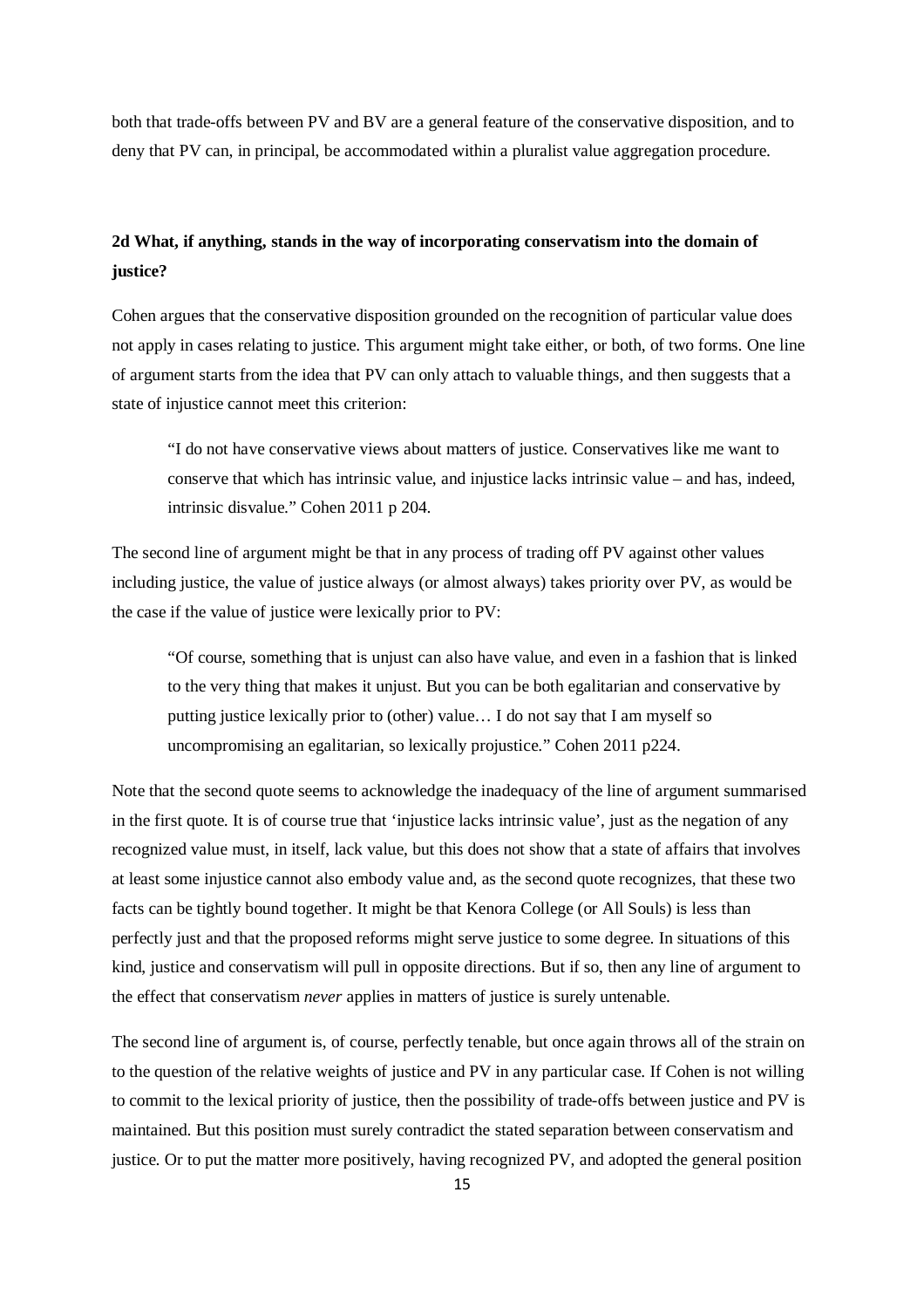of allowing trade-offs with other categories of value, Cohen seems to be required to accept that the conservative disposition may sometimes count against reforms that offer increased justice. Naturally, Cohen can maintain that the appropriate weightings of justice and PV should be such as to favour justice in most such cases, but since he explicitly resists the discussion of relative weights of values in any all-things-considered evaluation, he cannot offer any detailed argument in support of this claim.

In the last two sub-sections we have seen that the argument for the recognition of PV as a distinctively conservative value suffers from a number of problems surrounding the logic of the relationship between PV and other values. Both in terms of the relationship between PV and the possibility of forms of non-utilitarian pluralist value aggregation and more specifically in terms of the relationship between conservatism and justice, we have noted that Cohen's position seems to involve inconsistencies or otherwise be based on assertions about forms of value aggregation that are independent of the central idea of particular value. In order to focus on that central idea, and strip away issues of value aggregation, we now offer a reformulation of the central idea of a distinctively conservative value in terms of state-relative valuation.

# **2e A Reformulation: State-relative values and reasons**

In offering a reformulation of the idea of a substantive nominal conservative value we draw on many aspects of Cohen's discussion, but we also seek to avoid some of the difficulties noted above. We begin, with Cohen, by recognizing that conservatives of this nominal type are necessarily pluralists; in Cohen's terms, as a minimum, they recognize both BV and PV. But unlike Cohen, we offer a structure that is compatible with (but does not require) non-utilitarian pluralist value aggregation, while still maintaining a clear distinction between the conservative and the non-conservative. This is achieved by introducing the idea of a 'state-relative value' or 'state-relative reason'. Just as an agentrelative value or reason is one that applies from the perspective of a specific agent, so a state-relative value or reason recognizes a specific state of affairs as the status quo and makes evaluation conditional on that status quo. The recognition of state-relative values or reasons is then capable of grounding a conservative status quo bias.

First, consider the standard notion of pluralist valuation. In comparing two states of affairs, A and B, we apply some basic valuation function V(.) which appropriately aggregates the various types of value (aesthetic, prudential, moral or whatever they may be) and incorporates whatever patterns of weights or lexical priorities is appropriate. In this way V(.) represents what Cohen might term the full basic value, BV, of each state. We may then compare the basic value of the two states by comparing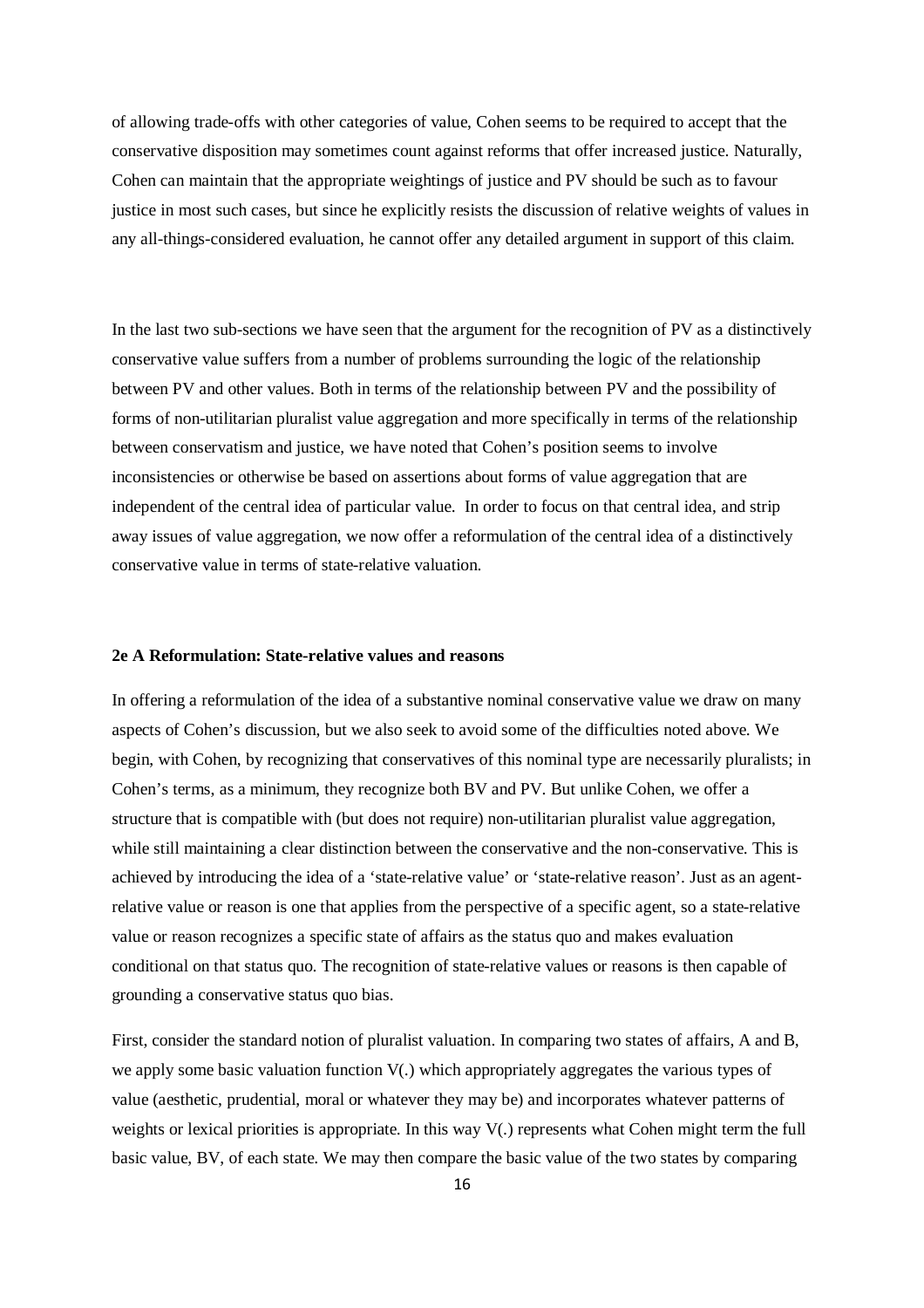V(A) and V(B). We shall assume that this comparison is correlated with a reason for action insofar as  $V(A) > V(B)$  is correlated with us having a reason to bring about (or conserve) state A when faced with a choice between A and B.  $^{24}$  Notice that this standard evaluation procedure is intended to be impartial or state-neutral, so that it will reveal which, if either, of the two states is the more valuable regardless of which, if either, of the two states happens to be the status quo.

Now consider valuing A and B while recognizing that A is, as a matter of fact, the status quo – the actually existing state of affairs at the relevant moment in time. With Cohen, we suggest that this involves acknowledging that some additional value may attach to at least some characteristics of A (such as the recognition of the PV of certain bearers of BV that are present in state A). Such a staterelative value might be written  $V_A(.)$  where this is intended to be read as 'the all-things-considered value of (.) conditional on recognizing A as the current status quo'.

To illustrate, we can return to Cohen's example of Kenora College. Identify the status quo as a point in time at which Kenora is entirely undergraduate (UG) and the alternative as the postgraduate option (PG), then the example assumes that:

# $V(UG) < V(PG)$

That is, as we would say, in terms of state-neutral value, the postgraduate option offers somewhat greater basic value. The conservative response is then to point out that this state-neutral approach ignores a significant factor, which can be incorporated by shifting to a state-relative formulation recognizing UG as the status quo. On this basis it might be suggested that:

$$
V|_{\text{UG}}(UG) > V|_{\text{UG}}(PG)
$$

There is nothing inconsistent about these two inequalities. They simply relate to two rather different valuation processes, taking different views about what should be included in the process of valuation. Importantly, we say nothing to distinguish between these two conceptions of full or all-thingsconsidered value except that  $V|_{UG}$ . is state-relative and so is capable of recognizing any value associated with the actual and current existence of particular things, while V(.) is state-neutral and so incapable of such recognition. Beyond this, each is consistent with forms of value maximisation: each may or may not incorporate threshold effects, each may or may not involve lexical priority, and so on. In short the whole range of aggregation techniques is available in each case. The conservative, on this

<sup>&</sup>lt;sup>24</sup> Note that we do not assume that the valuation function  $V(.)$  necessarily generates a complete ordering over all states of the world, or that the partial ordering generated has any particular additional properties. Such details will depend, inter alia, on the specification of the relevant weights and priorities used in the aggregation of value, and need not concern us here.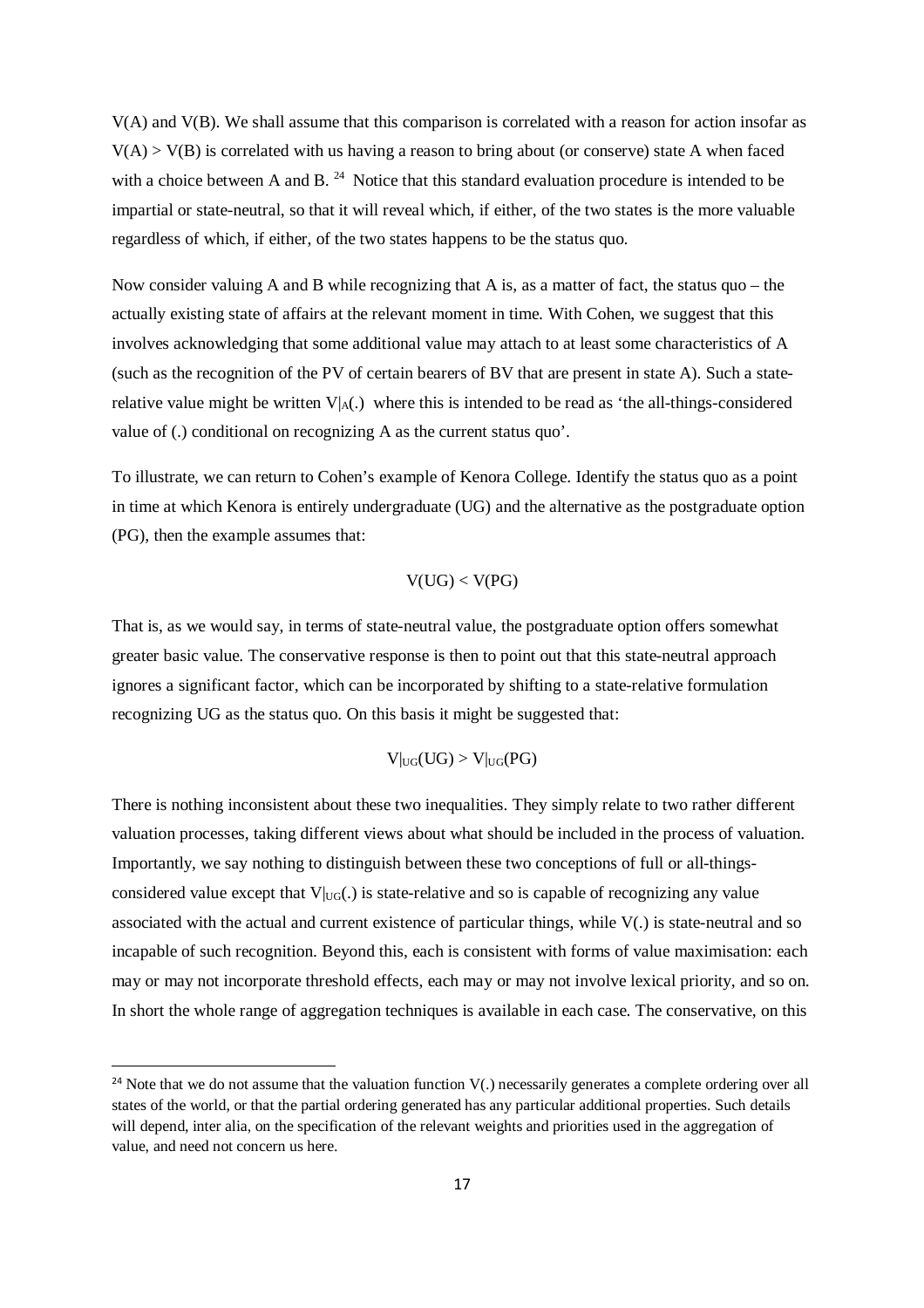view, is not committed to any specific or detailed view on the aggregation of values, but is committed to a view that it is state-relative values, which recognize the particular status quo, that are relevant.

To be clear, we think that the nominally conservative disposition that we describe here requires two commitments: first, the structural commitment to the use of state-specific valuation, so that if we are in state A, the normatively appropriate structure of evaluation is provided by  $V|_{A}$ .) and not  $V(.)$ ; second the substantive evaluative claim that if  $V(A) > 0$ , then  $V|_A(A) \ge V(A)$ , which says that valuing state A from a recognition that state A is indeed the status quo typically reveals additional value overlooked by the state-neutral valuation of A. This second, substantive commitment makes explicit the fact that the conservative, on this view, must be committed to pluralist value aggregation in some form, without being committed to any specific pattern of aggregation.

This second, substantive evaluative claim also allows us to generalize the discussion in a way suggested by Cohen (2011, p220). We might identify a 'radical' as someone who values change for its own sake (that is, over and above the basic or state-neutral value that might be produced by the relevant change). On this basis, such radicalism can also be captured within a state-relative approach simply by reversing the substantive evaluative commitment so that  $V|_A(A) < V(A)$ , indicating that the status quo is systematically less valuable than it would appear in impartial or state-neutral terms. Both the conservative and the radical share a commitment to the structure of state-relative evaluation so as to be able to incorporate their very different substantive evaluations of the status quo.<sup>25</sup>

The first, structural claim might be seen to drive a wedge between impartial evaluation and reasons for action by arguing that while impartial or state-neutral evaluations are clearly possible, they should not generally be seen as adequately representing reasons for action. Reasons for action, for the conservative, correlate with state-relative evaluations. To put the point in other words, while evaluation may legitimately be undertaken in a variety of ways, including both state-neutral and staterelative ways and, hypothetically, on the basis of some counterfactual identification of some alternative status quo, only evaluations based in the recognition of the actual status quo are truly normative and so correlate with genuine reasons for action.

<sup>&</sup>lt;sup>25</sup> An alternative specification of the radical might be to say that V|<sub>A</sub>(B)  $\geq$  V(B), for all states of the world B that are distinct from A – that is, the radical would identify additional value relating to all states of the world that are **not** the status quo. For discussion of the radical/conservative contrast in the context of adjectival conservatism see Taylor 2013, Brennan and Hamlin 2013.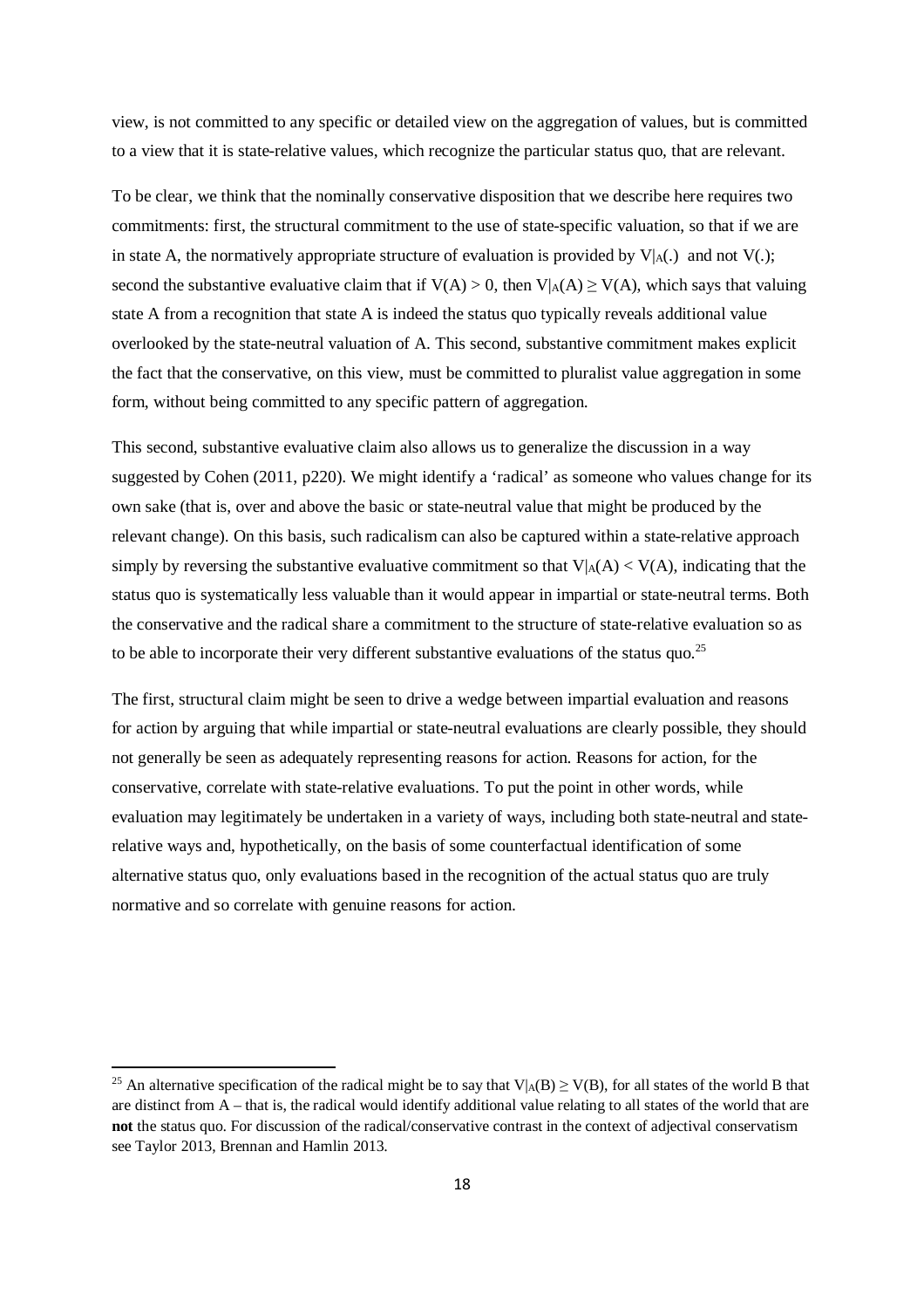### **3. Personal Value**

 $\overline{a}$ 

The idea of valuation from a specific position or perspective also provides an approach to Cohen's notion of personal value. The case of personal value is intended to contrast with the case of particular value and to provide an alternative basis for a nominal conservative disposition; while the two cases are categorically different, they are intended to be seen as complements rather than rivals.

If particular value can be caricatured as an attempt at providing an objective and impersonal reason for cherishing and protecting the existing bearers of value, personal value can be caricatured as respecting the subjective attachments of individuals to specific things. The conservative disposition grounded on personal value aims to protect those things that command such idiosyncratic attachments.

We might factor the distinction between personal and particular value, as outlined by Cohen, into two components: first that personal value is essentially subjective, second that personal value may attach to things that are of no basic value.<sup>26</sup> The second point is straightforward enough, it simply points out that individuals may be attached to objects regardless of the (basic) value that resides in those objects, and it is the attachment that counts here and not the object of the attachment. This is not to say that the attachment is groundless, just that the attachment is grounded in some feature of the object in question that is not directly associated with a basic value. The first point essentially argues that the agentrelative perspective is the appropriate one to take in making some evaluative assessments.

But we suggest that there is a third distinction to be drawn between personal value and particular value. While particular value as we understand it is indeed an additional type of value overlooked by non-conservatives, we think that personal value is not. We think that the case of personal value is actually an example of practical (rather than nominal) conservatism as we define those terms, since it amounts to an empirical claim about the way that commonly recognized values lie in the world, rather than the identification of an additional value.

Cohen's basic observation about personal value is that many, perhaps all, individuals derive significant value from their attachments to things (just as they derive significant value from their attachments to other people), whether the things involved are items that are privately owned (like Cohen's pencil eraser) or in the public domain (elements of what Cohen refers to as the "social and cultural landscape" 2011 p222), and whether we cash out the relevant idea of evaluation in terms of satisfaction, pleasure, well-being, utility or in some other way. An example might be provided by the claim that individuals value the conservation of certain areas of environmental interest (e.g.

 $26$  Cohen's example is a used pencil eraser which he owned for many years, Cohen 2011 p221.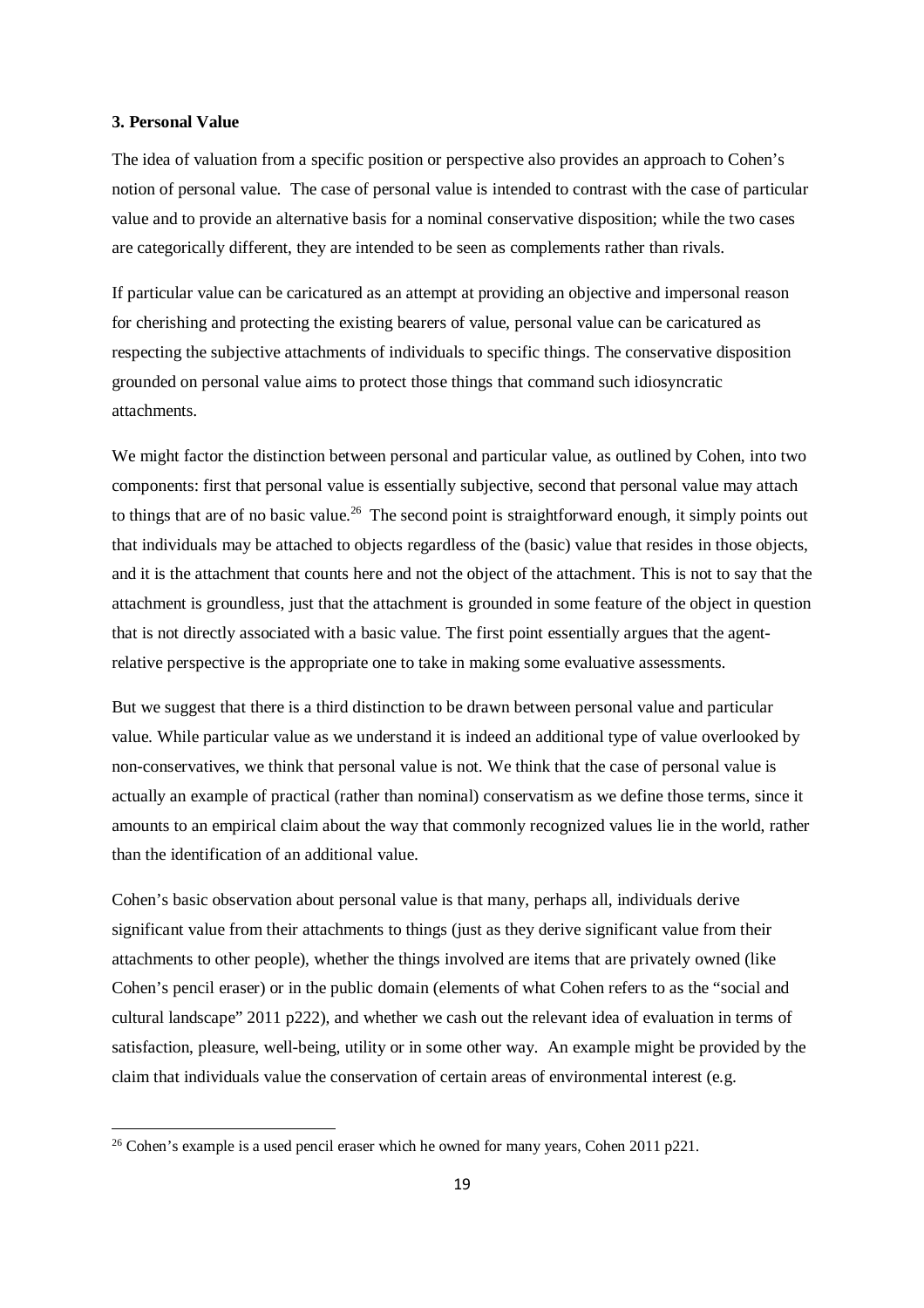wilderness areas) per se; that is simply on the basis of personal attachments.<sup>27</sup> We see no basis for disputing this, but neither do we see any reason to recognize the value derived from such attachments as a separate and distinctive type of value. Surely, such idiosyncratic attachments contribute to the standard values of individual satisfaction, pleasure, well-being, or utility.

Now, of course, if we view the value derived from personal attachments as one ingredient in personal satisfaction, pleasure, well-being or utility, we then face the issue of how this ingredient is to be combined with others. But there seems no reason to suggest that the satisfaction/pleasure/wellbeing/utility derived from personal attachment of the Cohen kind is a distinct value, any more than there is a reason to suggest that the satisfaction/pleasure/well-being/utility derived from any other particular source (eating chocolate, watching a movie, etc.) is a distinct value. If this is accepted, the real force of Cohen's comments on personal value is just to remind us that when we consider the value of satisfaction/pleasure/well-being/utility, we should take proper account of the subjective value of personal attachments. And if we do so, we will tend to reach decisions that conserve more things than would have been conserved if we had ignored or underestimated the value of personal attachments, since such attachments are overwhelmingly connected to things that exist. $^{28}$ 

Of course, to say that personal attachments contribute to some wider notion of satisfaction, pleasure, well-being or utility is not to say that the combination of this contribution is straightforward or that it takes any particular form. It might, for example, be that there are complex patterns of lexical priority within the aggregation of the various elements that combine to generate the wider notion. We do not accept, for example, that our view on the value of personal attachments forces us to some form of philistine utilitarianism in which we would be willing to give up our attachments (whether to things or to people) whenever circumstances dictate that a net marginal gain in overall satisfaction may be realised by so doing. Rather we think that in taking on significant attachments we are in effect taking on a disposition – a way of viewing the world and a mode of evaluation relative to that world. This is not the place to explore this understanding in detail,  $29$  but we do not think that treating personal attachments as specific forms of more general values presents a significant or novel problem.

 $27$  See footnote 7 above for references that might supply some 'argument' beyond personal attachment.

 $^{28}$  At least this is true if we consider attachments to physical things, but individuals may also be attached to nonphysical things including personal projects, political programs etc. and recognizing some of these attachments may not always ground a status quo bias. Nevertheless, it is an empirical question as to which attachments exist and whether or not they imply a status quo bias, and if they do the resultant conservatism will be practical in our terms.

 $29$  We have written on dispositions elsewhere see Brennan and Hamlin 2000, 2008, Hamlin 2006.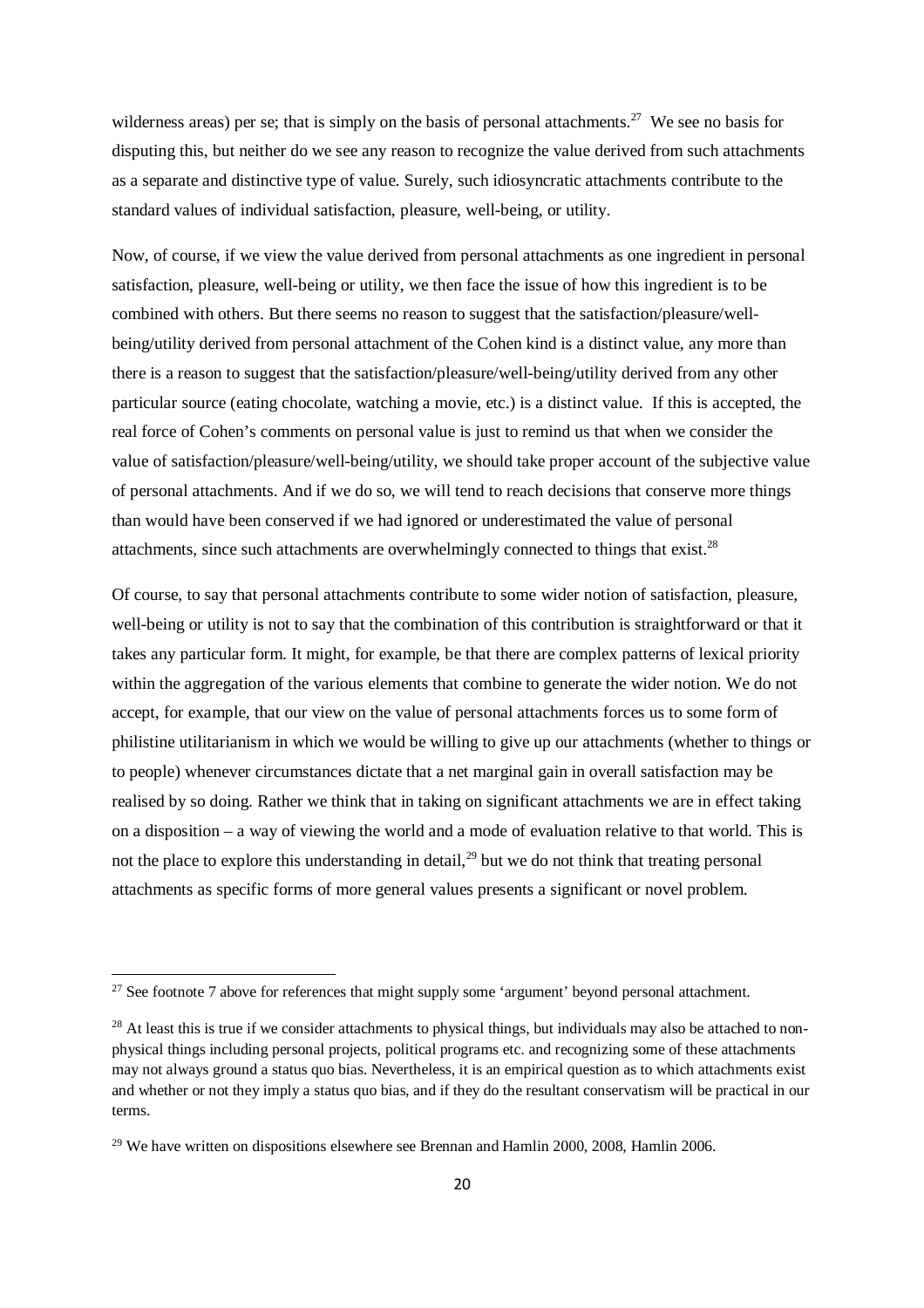Nor do we deny (since we believe it to be true) that personal attachment are a source of significant elements of genuine conservatism. We fully agree that our attachment to actually existing things generate value and that this value provides a reason for the conservation of those things. Our point is simply that the form of conservatism underwritten by such personal attachments is very different from the form of conservatism underwritten by the discussion of particular value.

In this way, then, we see the discussion of the nature of personal attachments and their subjective value as being analogous to the discussion of the costs involved in overturning prevailing conventions: both concern the way in which values (and costs) are actually distributed in the world. Both may ground a practical conservatism in that both imply that careful, all-things-considered evaluation, conducted in terms of the widely-recognised values, will yield systematically more conservative results that would have emerged from an evaluation that overlooked the relevant facts. But neither makes the claim of a novel type of value.

# **4. Conclusion**

We began by identifying three classes of conservatism, distinguished by their relationship with values: adjectival conservatism formalises a distinctively conservative attitude to widely recognized values; practical conservatism formalises an empirical claim about the nature and distribution of values in the world that supports general conservative action; nominal conservatism formalises and identifies a distinctively conservative value, one that is overlooked by non-conservatives. Our focus has been on the possibility of a genuine nominal conservatism.

Through a detailed discussion of Cohen's recent attempt at rescuing aspects of conservatism, we have argued that his notion of particular value contains the basis for a genuine nominal conservatism, once it has been separated from some inessential and dubious arguments about value aggregation and, in particular, about the relationship between conservatism and justice. We have offered a reformulated version of what we take to be a genuine nominal conservatism in terms of state-relative valuation. On this formulation, the nominal conservative is committed to two propositions: first that the normatively appropriate structure of valuation is state-relative rather than state-neutral, so that the distinctive status of the status quo is recognized within the process of evaluation; second that the state-relative valuation of the status quo is systematically higher than the state-neutral valuation of the same state.

This formulation of conservatism recognizes the status quo, and that there is a category of value associated with the continued existence of things, and thereby generates the status quo bias that is a key characteristic of conservatism.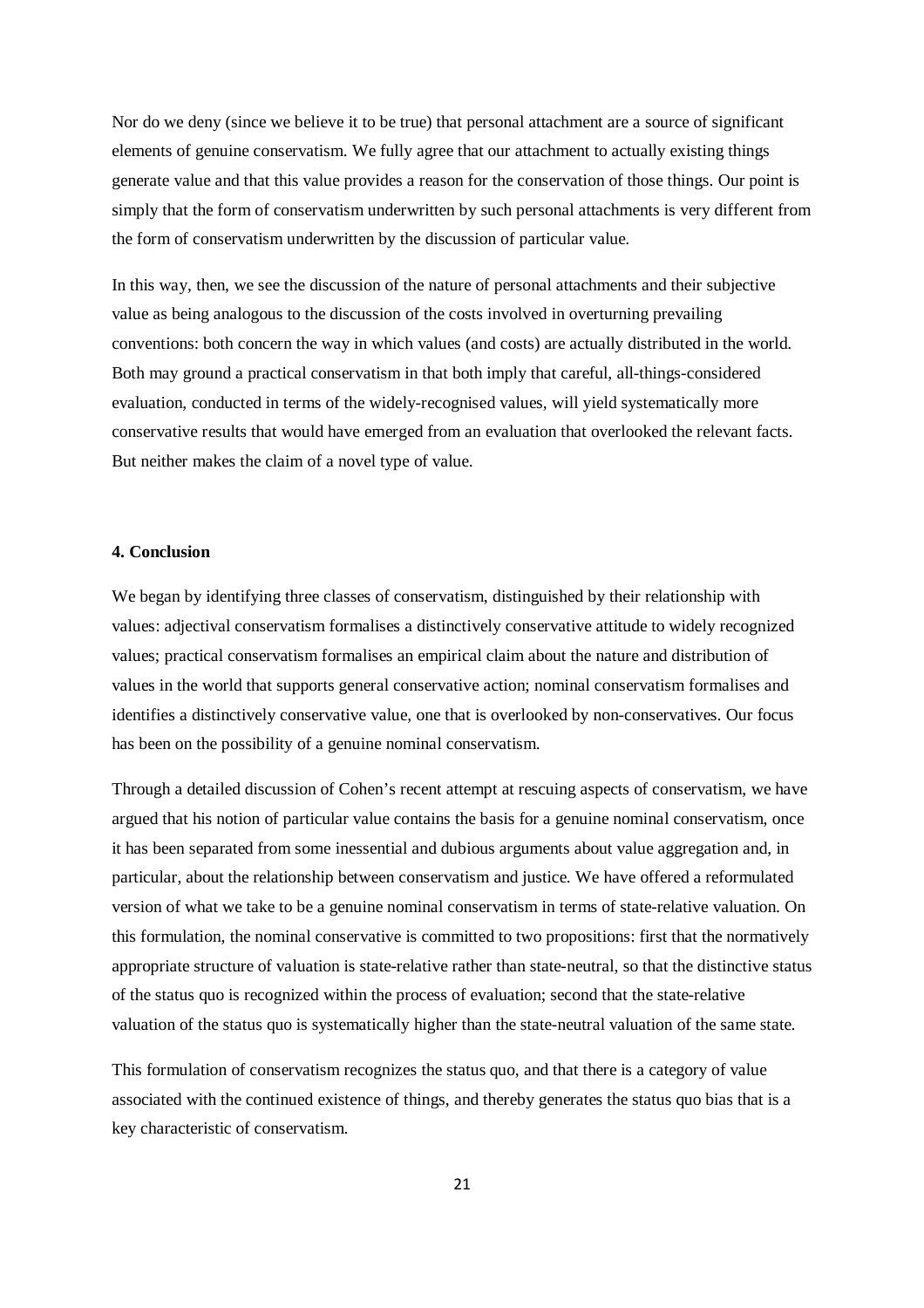By contrast, we have suggested that the second element of Cohen's attempt at rescuing aspects of conservatism - the idea of personal value – does not provide grounds for a nominal conservatism but is instead an example of what we have termed practical conservatism, since it is essentially a claim about the actual distribution of more generally recognised values in the world. Practical conservatism, to the extent that its claims about the way values lie in the world are true, is not a matter of recognising a distinctively conservative value. Any pluralist value maximizer who is convinced by the factual claims relating to personal values could easily take these claims into account. It is in this sense that the practical conservative is markedly different from the nominal conservative. We readily admit that our suggestion here is preliminary and that the general topic of practical conservatism, and its relation with personal value and other values, requires further analysis.

Cohen not only discusses forms of conservatism but advocates them. We do not entirely follow him in this respect - specifically in relation to the form of nominal conservatism that we identify. Our interest is in providing a relatively detailed analytic account of a variety of forms of conservatism and, in this case, nominal conservatism, rather than in advocating any particular form. While we see the staterelative conservative posture outlined above as a genuine example of a logically tenable nominal conservative disposition, we see nothing that implies that it is the 'correct' disposition to adopt. In particular, we would suggest that the state-relative radical posture mentioned above is also a logically tenable disposition, as is the state-neutral posture that adopts an evaluative stance that is independent of the status quo.<sup>30</sup> It is, we think, possible to formulate nominal conservatism in a neat and analytically tractable form that captures the essence of Cohen's position, but that does not provide any real argument for its adoption. By separating out the defining aspects of nominal conservatism from the issues surrounding value aggregation and the relationship between conservatism and justice, we hope to have achieved a degree of clarity and the basis for further analysis of conservatism and its implications.

As a final point we return to the distinction between certainty and uncertainty, and to the somewhat related distinction between nominal and adjectival conservatism. We have already said that much traditional conservative argument relates directly or indirectly to cases of uncertainty and can be understood as examples of adjectival conservatism since the conservatism reflects an attitude to the realisation of value under conditions of uncertainty rather than the identification of a genuinely distinctive conservative value. The status quo seems to claim an epistemic advantage over all unrealised alternatives; its existence seems to provide a form of certainty. And it is difficult to supress

<sup>&</sup>lt;sup>30</sup> Indeed, it seems entirely plausible to suggest that at least some individuals will be nominal conservatives with respect to some aspects of the status quo, nominal radicals with respect to other aspects of the status quo, and nominal neutrals with respect to still other aspects of the status quo. Such complex dispositional states are, we believe, entirely consistent with the analysis in terms of state-relative evaluation.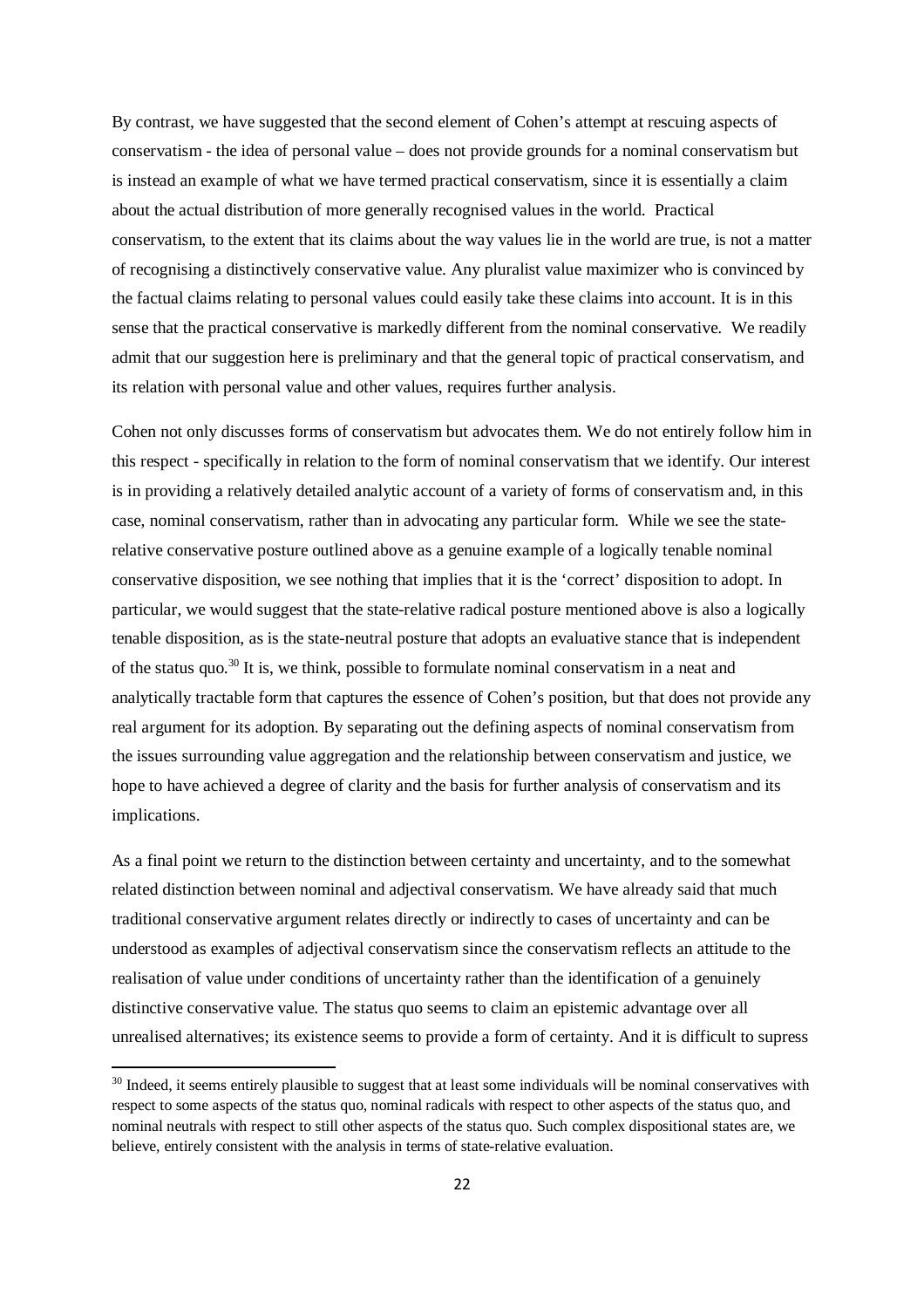the sense that all change is risky. Of course, one might respond that the status quo is risky too, and this is undoubtedly true, but nevertheless the epistemic salience of what exists seems both powerful and widespread. So, can we be sure that our formulation of state-relative evaluation as a form of nominal conservatism is anything more than a way of smuggling the epistemic salience of the status quo in through the backdoor? Is the claim that an existing valuable thing carries additional particular value merely a way of labelling the value of that epistemic salience and so disguising the underlying attitude to uncertainty? Does the particular value of Kenora College, All Souls or some extant valuable painting, as they are, depend on the doubt that schemes for improvement may simply destroy and the promised improvements turn out to be illusory? Formally, it seems clear that we can distinguish between the adjectival and nominal forms of conservatism in the way outlined in this paper: the conceptual distinction seems both clear and robust. But given the ubiquity of uncertainty in the world as we know it, the precise source of any conservative sensibility in a specific case may be difficult to locate.